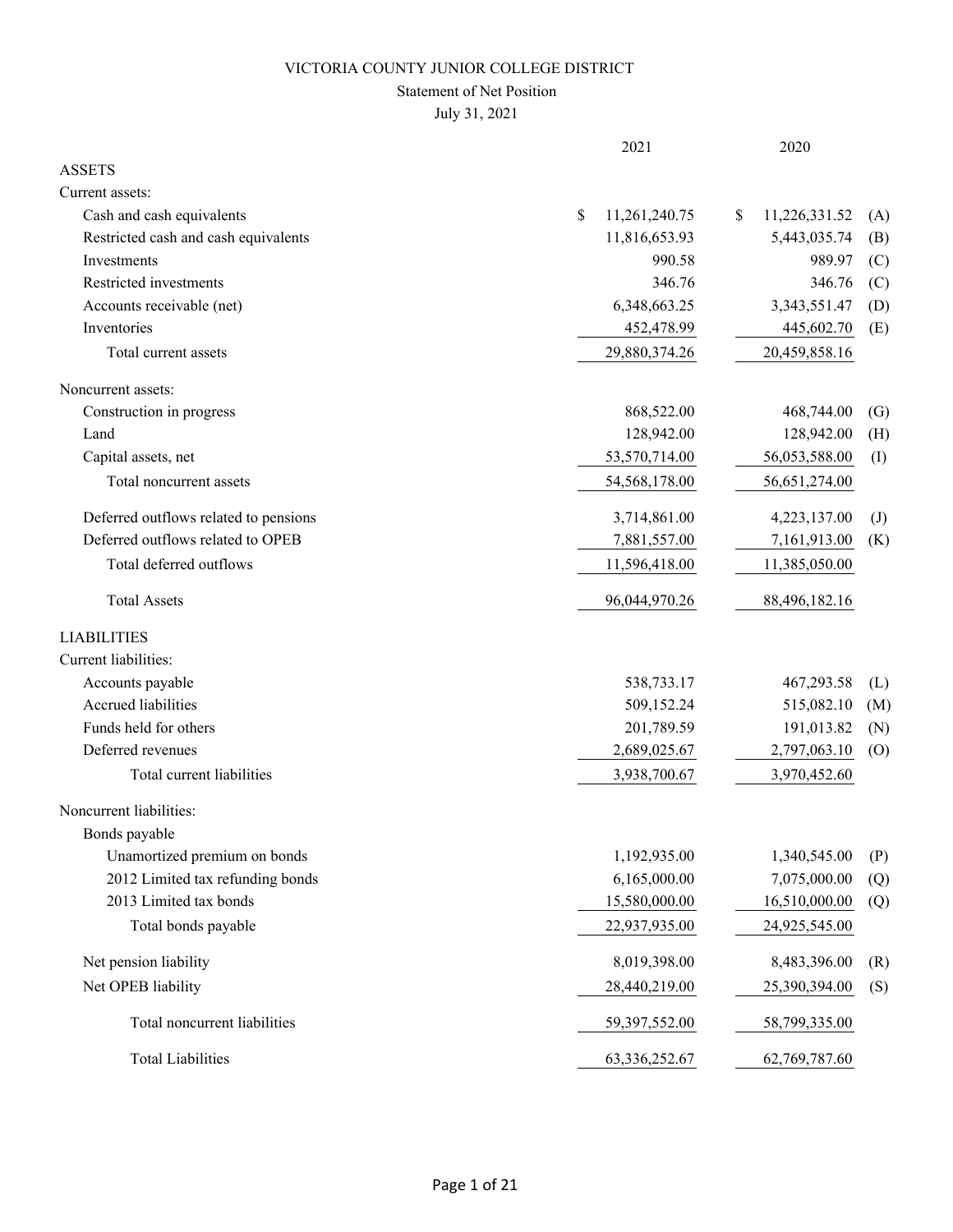### Statement of Net Position

July 31, 2021

| 2021          | 2020                |
|---------------|---------------------|
| 2,097,538.00  | 1,451,504.00<br>(T) |
| 8,319,590.00  | 9,827,710.00<br>(U) |
| 10,417,128.00 | 11,279,214.00       |
| 73,753,380.67 | 74,049,001.60       |
|               |                     |
| 15,046,248.72 | 9,717,694.26        |
| 7,245,340.87  | 4,729,486.30        |
| 22,291,589.59 | 14,447,180.56       |
|               |                     |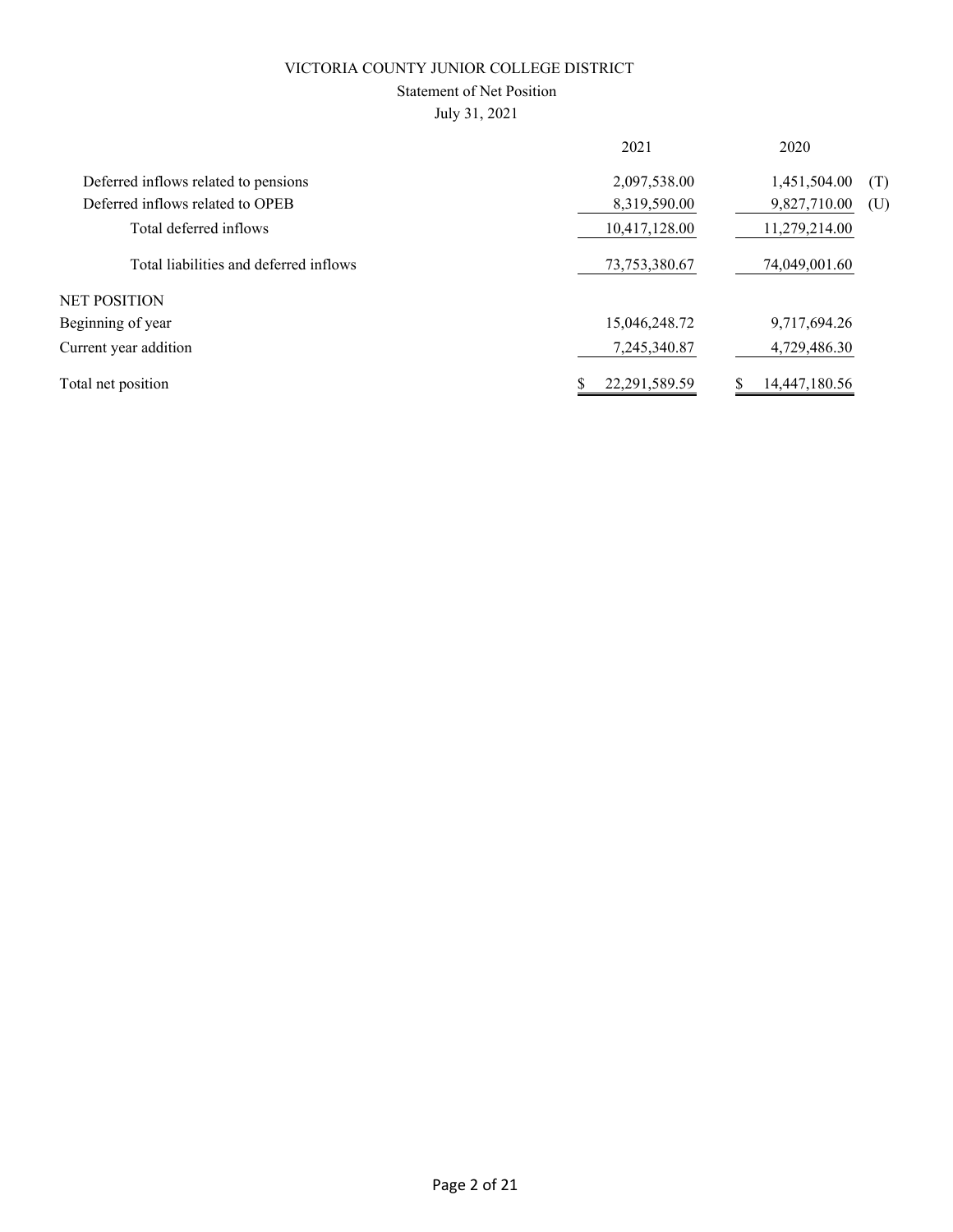#### **Annotations to Statement of Net Assets**

#### **July 31, 2021**

- (A) Cash held in Prosperity Bank, excluding debt service and project funds.
- (B) Cash held in Prosperity Bank for debt service and projects.
- (C) Investments at TexPool.
- (D) Student, third-party, and grant receivables.

NOTE: Grant receivables and revenues are recorded each month to match revenue and expenses to the proper period.

- (E) Bookstore, Leo J. Welder Center for the Performing Arts, Conference and Education Center, and Central Stores inventories.
- (F) Prepaid expenses (recorded only at fiscal year end).

(G) Campus Infrastructure - \$93,064; Gonzales Center Expansion, Phase III - \$247; Wood Building Renovation - \$126,958; Comprehensive Student Center - \$316,960; Museum Expansion - \$143; Welder Center Expansion - \$7,519; Facilities

- Master Plan \$323,631
- (H) Land.
- (I) Capital assets subject to depreciation.

Deferred outflows related to VC's proportionate share of TRS pension funds are related to changes that occur at the plan level including changes in assumptions, differences between expected and actual economic experiences, differences

(J) between projected and actual investment earnings, and differences in contributions and proportionate share of contributions. Contributions subsequent to the measurement date also impact deferred outflows of resources.

(K) Deferred outflows related to VC's proportionate share of ERS OPEB for difference between projected and actual investments earnings, changes in proportion and difference between contributions and the proportionate share of contributions, and contributions paid to ERS subsequent to the measurement date.

- (L) Accounts payable.
- (M) Accrued payroll liabilities and accrued sales tax payable.
- (N) Funds held in agency capacity for student groups and other organizations.
- (O) Deferred revenue for gift cards, grants, scholarships, early registration, and undistributed receipts from the student accounts receivable module.
- (P) Unamortized premium on bond issuance.
- (Q) Long-term debt obligations.
- (R) TRS retirement plan net pension liability.
- (S) ERS net OPEB liability.
- (T) Deferred inflows related to VC's proportionate share of TRS pension funds for differences between projected and actual investment earnings and differences between contributions and proportionate share of contributions.
- (U) Deferred inflows related to VC's proportionate share of ERS OPEB for differences between expected and actual economic experience and changes in actuarial assumptions.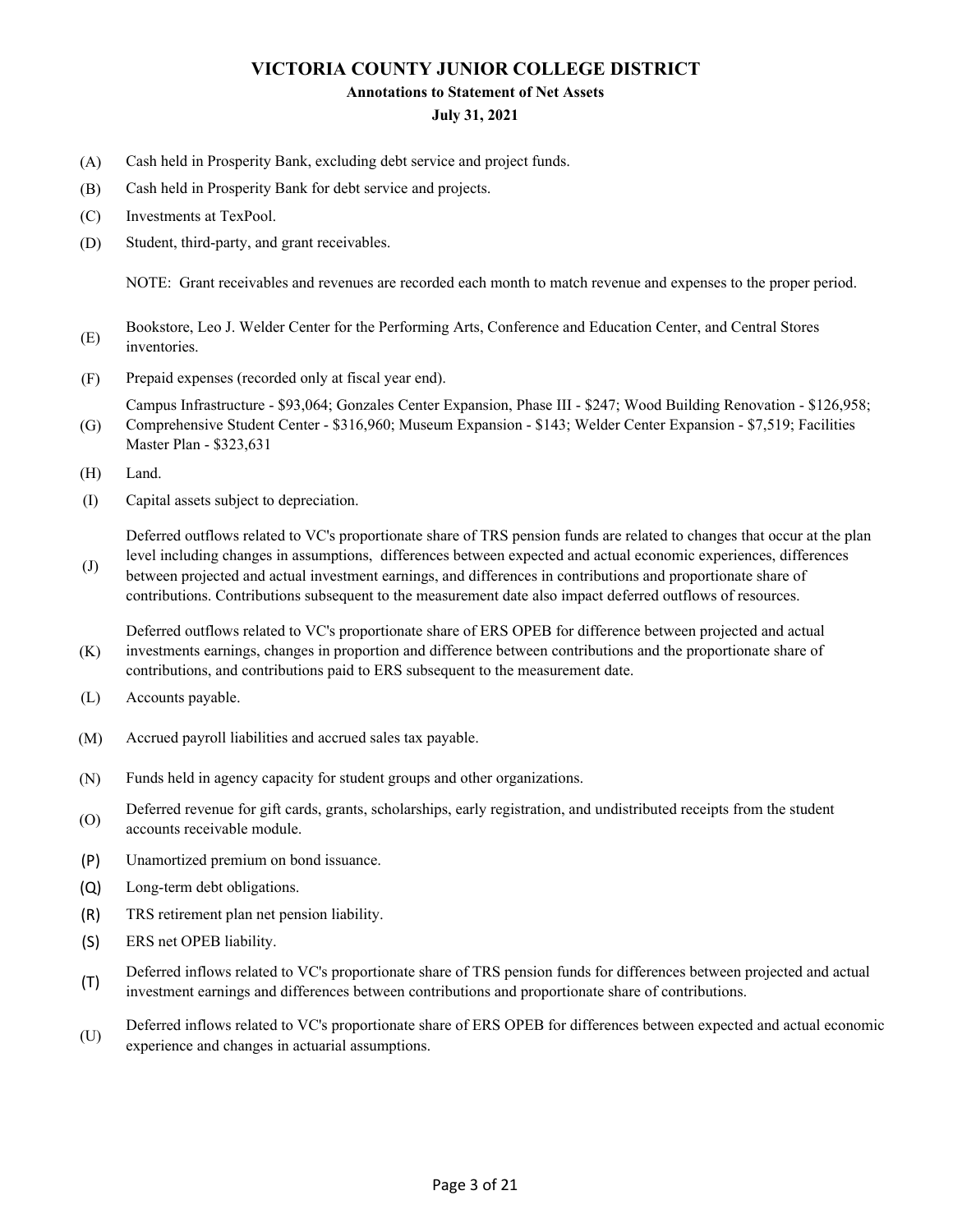#### Statement of Revenues, Expenditures and Changes in Net Assets

July 31, 2021

### Consolidated - All Funds (Excluding Construction Projects)

|                                            | Adjusted<br><b>Budget</b> |              | Actual<br>$(100\%)$ | % Actual to<br>Adjusted<br><b>Budget</b> |   | Prior Year<br>Actual<br>07/31/20 | $%$ of<br>07/31/20<br>Actual |     |
|--------------------------------------------|---------------------------|--------------|---------------------|------------------------------------------|---|----------------------------------|------------------------------|-----|
| <b>REVENUES:</b>                           |                           |              |                     |                                          |   |                                  |                              |     |
| State appropriations                       | \$                        | 5,535,060    | \$<br>5,010,679.00  | 90.53%                                   | S | 5,010,872.00                     | $100.00\%$ (1)               |     |
| State paid benefits                        |                           |              |                     |                                          |   |                                  |                              |     |
| Health insurance                           |                           | 1,253,802.00 | 1,253,802.00        | 100.00%                                  |   | 1,253,803.67                     | 100.00%                      | (2) |
| Retirement contributions                   |                           | 447,168.00   | 447,166.41          | 100.00%                                  |   | 440,712.30                       | $101.46\%$ (2)               |     |
| Ad valorem taxes:                          |                           |              |                     |                                          |   |                                  |                              |     |
| Maintenance & operations                   |                           | 12,782,206   | 12,905,488.63       | 100.96%                                  |   | 12,489,202.03                    | $103.33\%$ (3)               |     |
| Debt service                               |                           | 2,625,638    | 2,676,442.56        | 101.93%                                  |   | 2,629,912.66                     | $101.77\%$ (4)               |     |
| Tuition:                                   |                           |              |                     |                                          |   |                                  |                              |     |
| Credit courses                             |                           | 4,223,434    | 3,569,348.09        | 84.51%                                   |   | 4,091,740.91                     | 87.23% (5)                   |     |
| Non-credit courses                         |                           | 1,147,196    | 1,090,822.35        | 95.09%                                   |   | 867, 342. 43                     | 125.77%                      | (6) |
| <b>TPEG</b>                                |                           | (250,000)    | (178,948.00)        | 71.58%                                   |   | (194, 165.00)                    | 92.16% (7)                   |     |
| Fees:                                      |                           |              |                     |                                          |   |                                  |                              |     |
| Credit courses                             |                           | 5,018,113    | 4,536,745.10        | 90.41%                                   |   | 4,617,052.88                     | 98.26% (8)                   |     |
| Exemptions & waivers:                      |                           |              |                     |                                          |   |                                  |                              |     |
| Credit courses                             |                           | (300,000)    | (204, 776.15)       | 68.26%                                   |   | (213, 752.44)                    | 95.80% (9)                   |     |
| Sales & services of educational activities |                           | 449,279      | 392,242.75          | 87.30%                                   |   | 437,004.92                       | 89.76% (11)                  |     |
| Investment income                          |                           | 270,000      | 187,873.43          | 69.58%                                   |   | 191,237.43                       | 98.24% (12)                  |     |
| Auxiliary enterprises                      |                           | 2,593,500    | 2,504,594.04        | 96.57%                                   |   | 1,720,032.82                     | 145.61% (13)                 |     |
| Other income                               |                           | 223,350      | 1,212,721.86        | 542.97%                                  |   | 197,897.13                       | 612.80% (14)                 |     |
| Scholarships and fellowships               |                           | 7,590,238    | 7,590,237.73        | 100.00%                                  |   | 7,624,316.16                     | 99.55% (15)                  |     |
| Grants:                                    |                           |              |                     |                                          |   |                                  |                              |     |
| Federal grants                             |                           | 6,812,371    | 6,812,371.49        | 100.00%                                  |   | 1,744,201.15                     | 390.57% (16)                 |     |
| State grants                               |                           | 320,335      | 320, 335.70         | 100.00%                                  |   | 295,743.85                       | 108.32% (17)                 |     |
| Local grants                               |                           | 180,155      | 165,876.18          | 92.07%                                   |   | 253,668.78                       | 65.39% (18)                  |     |
| Total                                      |                           | 50,921,845   | 50,293,023.17       | 98.77%                                   |   | 43,456,823.68                    | 115.73%                      |     |
| <b>EXPENDITURES:</b>                       |                           |              |                     |                                          |   |                                  |                              |     |
| Instruction                                |                           | 12,902,343   | 10,932,189.90       | 84.73%                                   |   | 11,236,516.37                    | 97.29% (19)                  |     |
| Public service                             |                           | 260,461      | 256,234.43          | 98.38%                                   |   | 169,676.81                       | 151.01% (20)                 |     |
| Academic support                           |                           | 3,299,013    | 2,903,900.40        | 88.02%                                   |   | 2,765,649.67                     | 105.00% (21)                 |     |
| Student services                           |                           | 2,854,028    | 2,445,665.85        | 85.69%                                   |   | 2,737,745.37                     | 89.33% (22)                  |     |
| Institutional support                      |                           | 11,864,067   | 10,800,312.60       | 91.03%                                   |   | 5,669,084.75                     | 190.51% (23)                 |     |
| Physical plant                             |                           | 4,487,576    | 3,309,070.90        | 73.74%                                   |   | 3,484,860.91                     | 94.96% (24)                  |     |
| Scholarships and fellowships               |                           | 8,204,397    | 8,156,035.43        | 99.41%                                   |   | 8,204,226.09                     | 99.41% (25)                  |     |
| Auxiliary enterprises                      |                           | 2,998,342    | 2,330,155.53        | 77.71%                                   |   | 2,480,203.58                     | 93.95% (26)                  |     |
| Debt service                               |                           | 2,625,638    | 357,818.75          | 13.63%                                   |   | 390,068.75                       | 91.73% (28)                  |     |
| Reserve for contingencies                  |                           | 104,517      | $\sim$ $\sim$       | $0.00\%$                                 |   | $\sim$ $\sim$ $\sim$             | $0.00\%$ (29)                |     |
| Total                                      |                           | 50,706,269   | 42,605,682.30       | 84.02%                                   |   | 38, 285, 337. 38                 | 111.28%                      |     |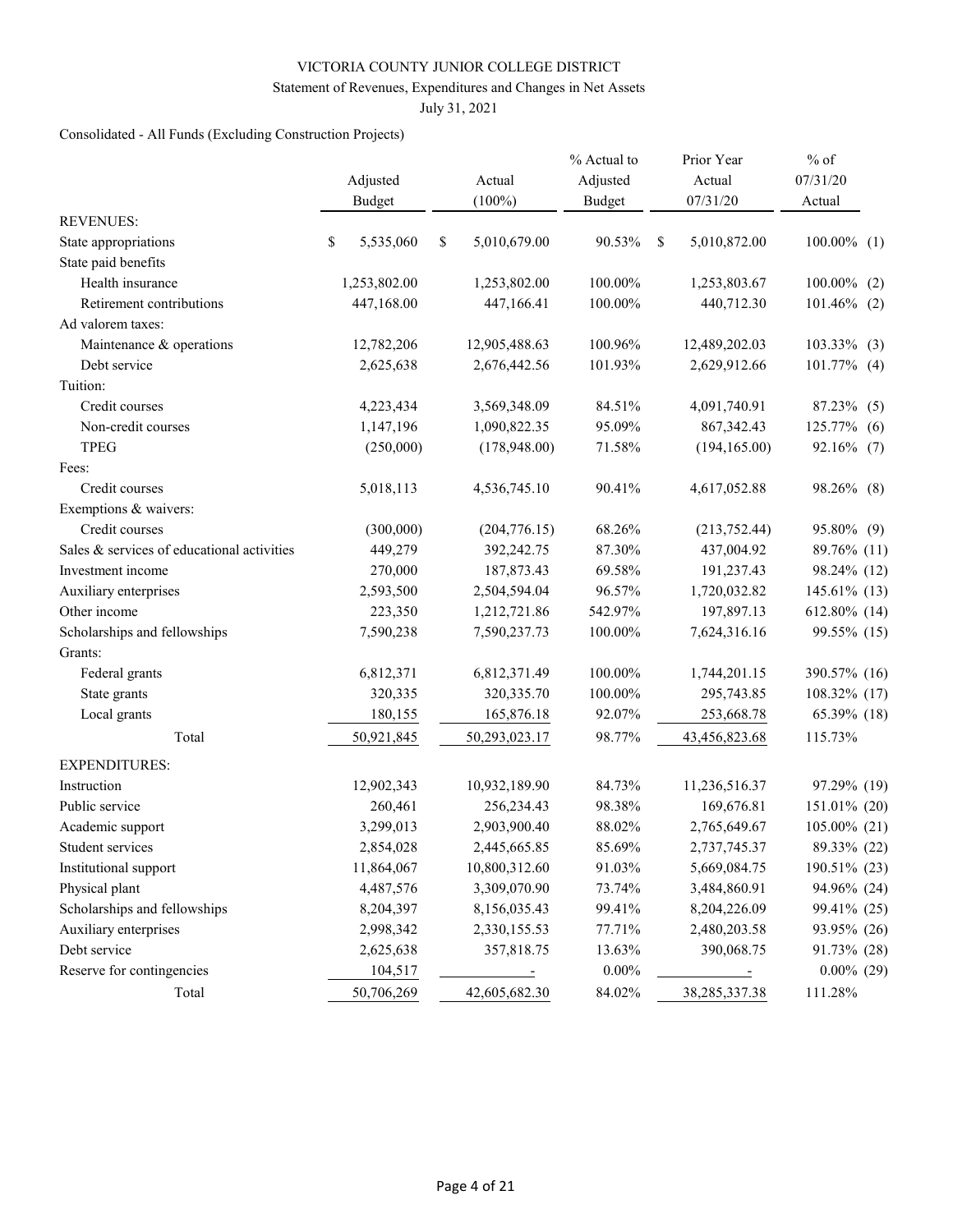Statement of Revenues, Expenditures and Changes in Net Assets

July 31, 2021

Consolidated - All Funds (Excluding Construction Projects)

|                                       |            |               | $%$ Actual to | Prior Year    | $%$ of   |  |
|---------------------------------------|------------|---------------|---------------|---------------|----------|--|
|                                       | Adjusted   | Actual        | Adjusted      | Actual        | 07/31/20 |  |
|                                       | Budget     | $(100\%)$     | Budget        | 07/31/20      | Actual   |  |
| <b>TRANSFERS AMOUNG FUNDS:</b>        |            |               |               |               |          |  |
| Transfers in                          | 226,424    | 226,423.52    | 100.00%       | 203,646.07    | 111.18%  |  |
| Transfers out                         | (442,000)  | (668, 423.52) | 151.23%       | (645, 646.07) | 103.53%  |  |
| Total                                 | (215, 576) | (442,000.00)  |               | (442,000.00)  |          |  |
| Net Increase (Decrease) in Net Assets |            | 7,245,340.87  |               | 4,729,486.30  |          |  |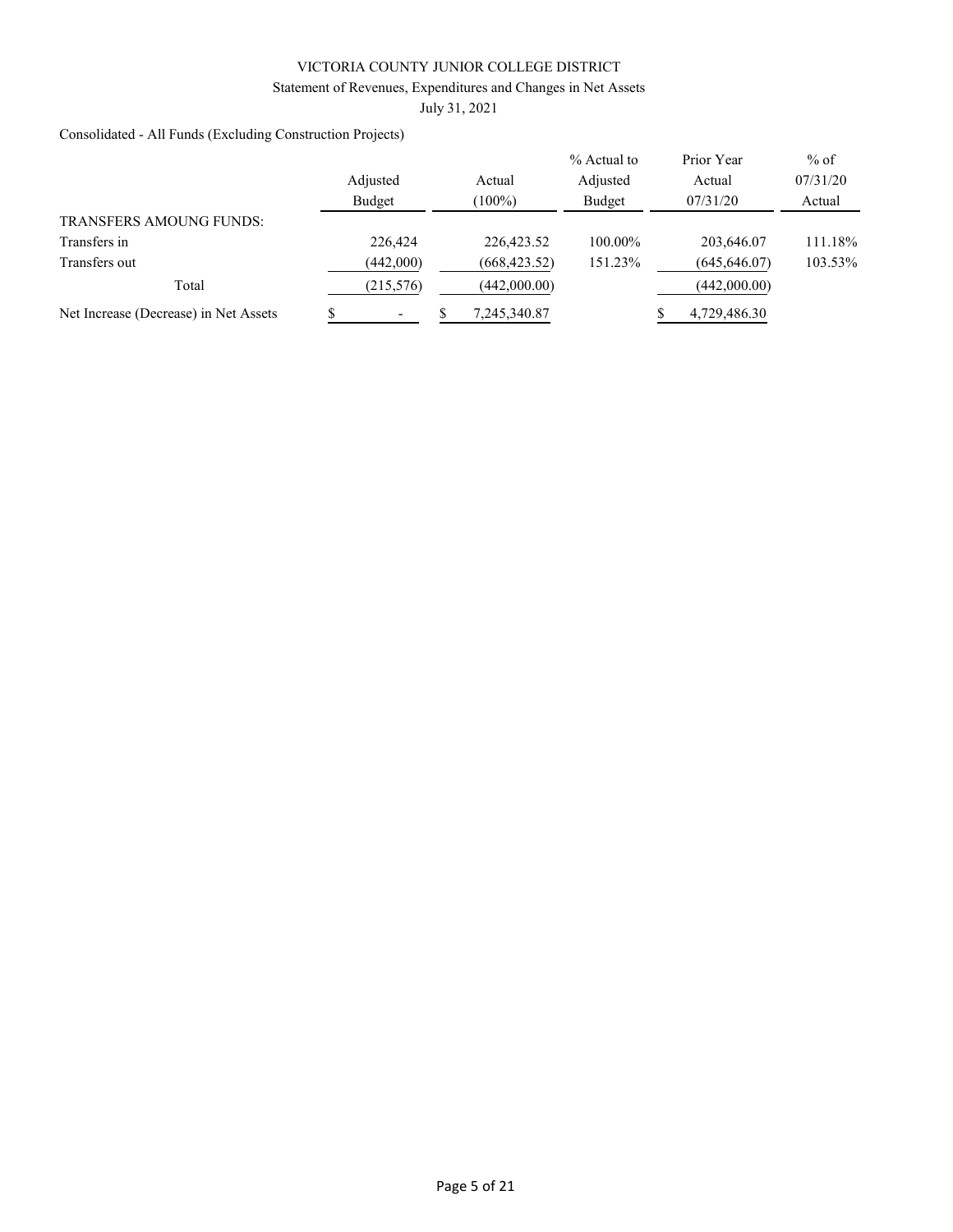### **Annotations to Statement of Revenue, Expenditures and Changes in Net Assets**

### **July 31, 2021**

| (1)  | State appropriations - 10 months; state does not pay in December and January<br>State appropriations  |
|------|-------------------------------------------------------------------------------------------------------|
| (2)  | State paid benefits - not a budgeted item as expenditures are recorded to offset the revenue amounts. |
|      | Line item budgets adjusted monthly.                                                                   |
| (3)  | Ad Valorem Taxes: Maintenance & operations - Appropriate, as current taxes due 02/28.                 |
|      | Tax revenues for maintenance $&$ operations levy                                                      |
| (4)  | Ad Valorem Taxes: Debt service - Appropriate, as current taxes due 02/28.                             |
|      | Tax revenues for debt service levy                                                                    |
| (5)  | Tuition: Credit courses - Appropriate.                                                                |
|      | In county                                                                                             |
|      | Out of County                                                                                         |
|      | Non-Resident                                                                                          |
|      | Differential                                                                                          |
| (6)  | Tuition: Non-credit courses - Appropriate.                                                            |
|      | Allied health                                                                                         |
|      | Business and computer                                                                                 |
|      | Contract/customized training                                                                          |
|      | <b>EMS</b>                                                                                            |
|      | <b>EMS</b> contract                                                                                   |
|      | Industrial                                                                                            |
|      | Industrial contract                                                                                   |
|      | Non-funded allied health                                                                              |
|      | Non-funded motorcycle safety                                                                          |
|      | Non-funded other                                                                                      |
|      | Non-funded truck driving                                                                              |
|      | Other contract                                                                                        |
|      | Police academy                                                                                        |
|      | Summer camp                                                                                           |
|      | Workforce education                                                                                   |
| (7)  | Tuition: TPEG - Mandatory set-aside for Fall, Spring and Summer.                                      |
|      | State-mandated set-aside of tuition for scholarship purposes                                          |
| (8)  | Fees: Credit courses - Appropriate.                                                                   |
|      | Course fees                                                                                           |
|      | General fees                                                                                          |
|      | Lab fees                                                                                              |
|      | Liability insurance fees                                                                              |
|      | Out of county fee                                                                                     |
|      | Technology fees                                                                                       |
| (9)  | Exemptions & waivers: Credit courses                                                                  |
|      | Internally mandated exemptions & waivers of tuition and/or fees                                       |
|      | State-mandated exemptions & waivers of tuition and/or fees                                            |
| (10) | Exemptions & waivers: Non-credit courses.                                                             |
|      | Internally mandated exemptions & waivers of tuition and/or fees                                       |
|      | State-mandated exemptions & waivers of tuition and/or fees                                            |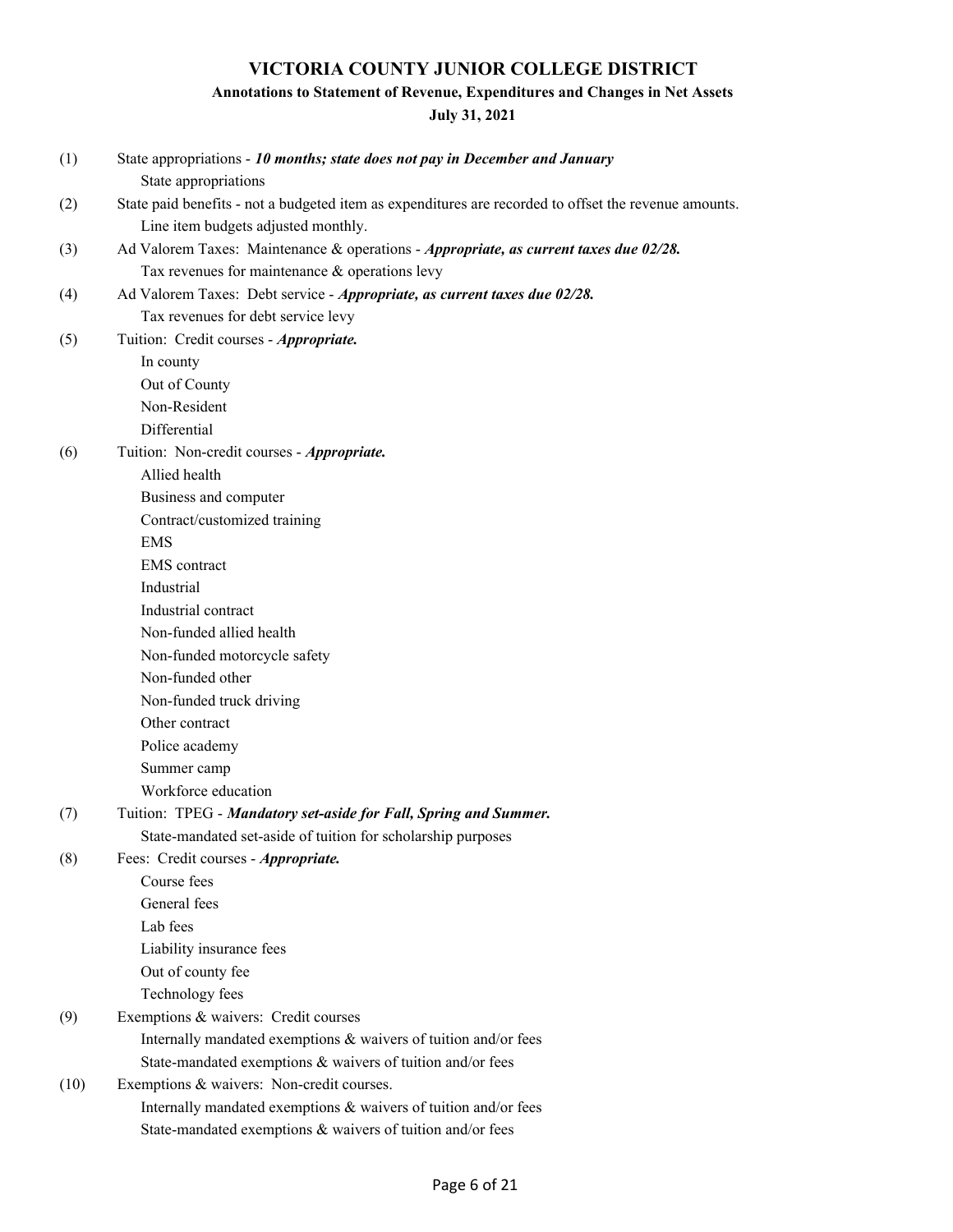### **Annotations to Statement of Revenue, Expenditures and Changes in Net Assets**

**July 31, 2021**

| (11) | Sales & services of educational activities           |
|------|------------------------------------------------------|
|      | Collection fee                                       |
|      | Commissions - testing center                         |
|      | Exam fees (credit courses)                           |
|      | ID card replacement                                  |
|      | Installment fees                                     |
|      | Lifelong Learning Institute membership fees          |
|      | Media Services charges to outside parties            |
|      | Museum of the Coastal Bend membership & tour charges |
|      | Papercut student printing                            |
|      | Sports center membership fee                         |
|      | Testing center fee (non-credit)                      |
|      | Transcript fee                                       |
|      | <b>VC-VISD MOU</b>                                   |
| (12) | Investment income                                    |
|      | Interest income                                      |
| (13) | Auxiliary enterprises                                |
|      | <b>Bookstore</b>                                     |
|      | Coin operated copiers                                |
|      | Conference and Education Center                      |
|      | Food service contract - Aramark                      |
|      | Leo J. Welder Center for the Performing Arts         |
|      | Official functions                                   |
|      | <b>Student Center operations</b>                     |
| (14) | Other income                                         |
|      | Athletic ticket sales                                |
|      | Late & Schedule Change Fees                          |
|      | Library fines                                        |
|      | Other miscellaneous income                           |
|      | Parking fines                                        |
|      | Pell administrative allowance                        |
|      | Proceeds-Sale of Capital Assets                      |
|      | Recovery of indirect costs related to grants         |
|      | Recycling income                                     |
|      | Rental: Sports Center                                |
|      | Rental: Museum of the Coastal Bend                   |
|      | Rental: University of Houston                        |

Returned check fees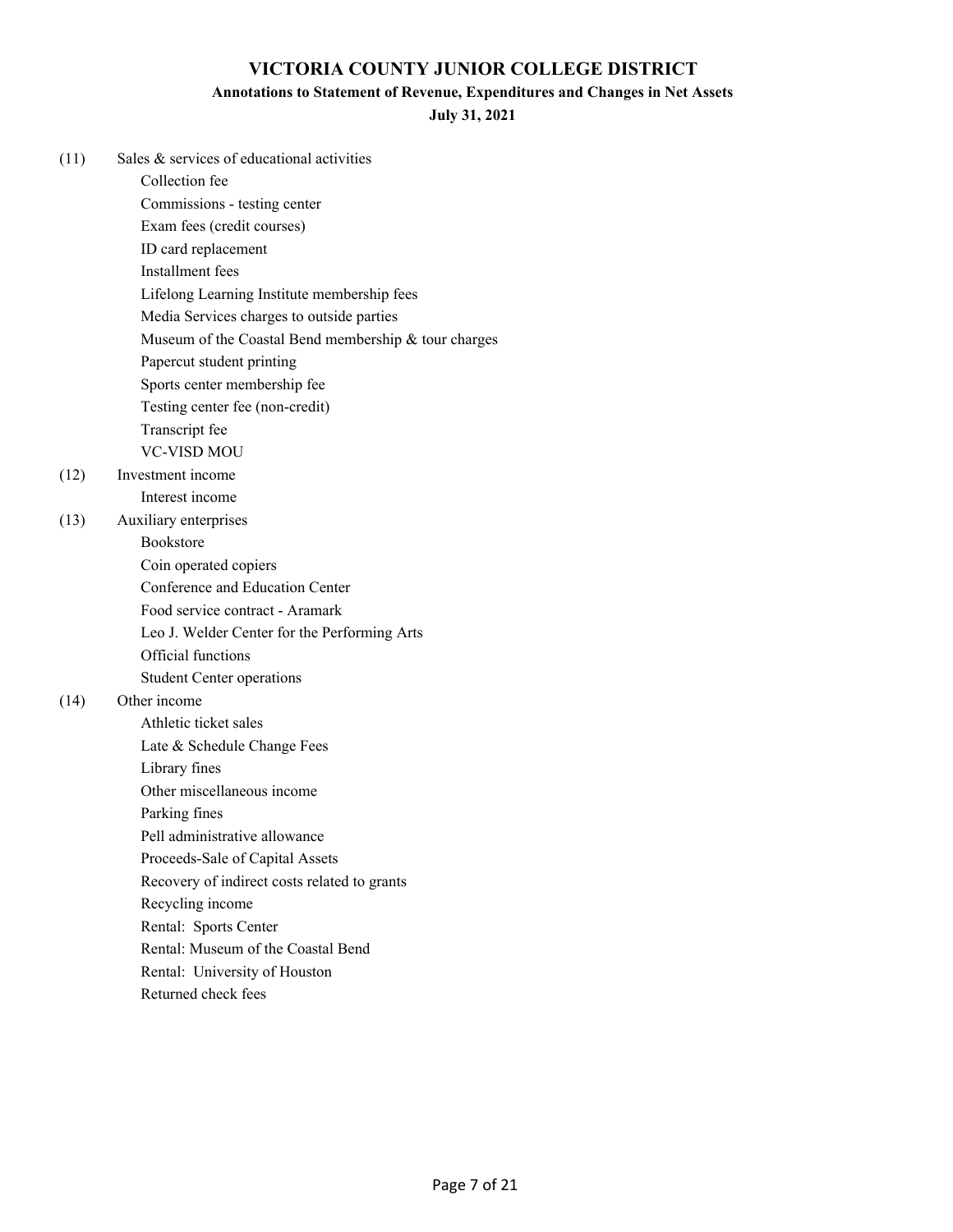### **Annotations to Statement of Revenue, Expenditures and Changes in Net Assets**

### **July 31, 2021**

| (15) | Scholarships and fellowships (including Title IV)                         |
|------|---------------------------------------------------------------------------|
|      | Title IV:                                                                 |
|      | Pell grants                                                               |
|      | Supplemental education opportunity grants                                 |
|      | Federal work-study                                                        |
|      | Direct loans                                                              |
|      | State scholarships:                                                       |
|      | Texas educational opportunity grants                                      |
|      | Texas grants                                                              |
|      | Texas public education grants                                             |
|      | Other scholarships & fellowships:                                         |
|      | Institutional scholarships                                                |
|      | Victoria College Foundation scholarships                                  |
| (16) | Grants and contracts: Federal grants and contracts - Appropriate.         |
|      | Non-scholarship & fellowship grants and contracts                         |
| (17) | Grants and contracts: State grants and contracts - Appropriate.           |
|      | Non-scholarship & fellowship grants and contracts                         |
| (18) | Grants and contracts: Local grants and contracts - Appropriate.           |
|      | Non-scholarship & fellowship grants and contracts                         |
| (19) | Instruction - Appropriate.                                                |
|      | Costs associated with provision of credit and non-credit course offerings |
|      | Instructional technology initiative                                       |
| (20) | Public service - <i>Appropriate</i> .                                     |
|      | Lifelong Learning Institute                                               |
|      | Motorcycle safety                                                         |
|      | Other non-state funded course offerings                                   |
|      | Personal enrichment                                                       |
|      | Summer camps                                                              |
|      | Truck driving                                                             |
| (21) | Academic support - Appropriate.                                           |
|      | Office of Vice President, Instruction                                     |
|      | Academic support and student success                                      |
|      | Distance education and instructional technology                           |
|      | Division offices                                                          |
|      | Faculty / staff development                                               |
|      | Faculty senate                                                            |
|      | Gonzales center                                                           |
|      | Library                                                                   |
|      | Lyceum                                                                    |
|      | Museum of the Coastal Bend                                                |
|      | Teaching and learning center                                              |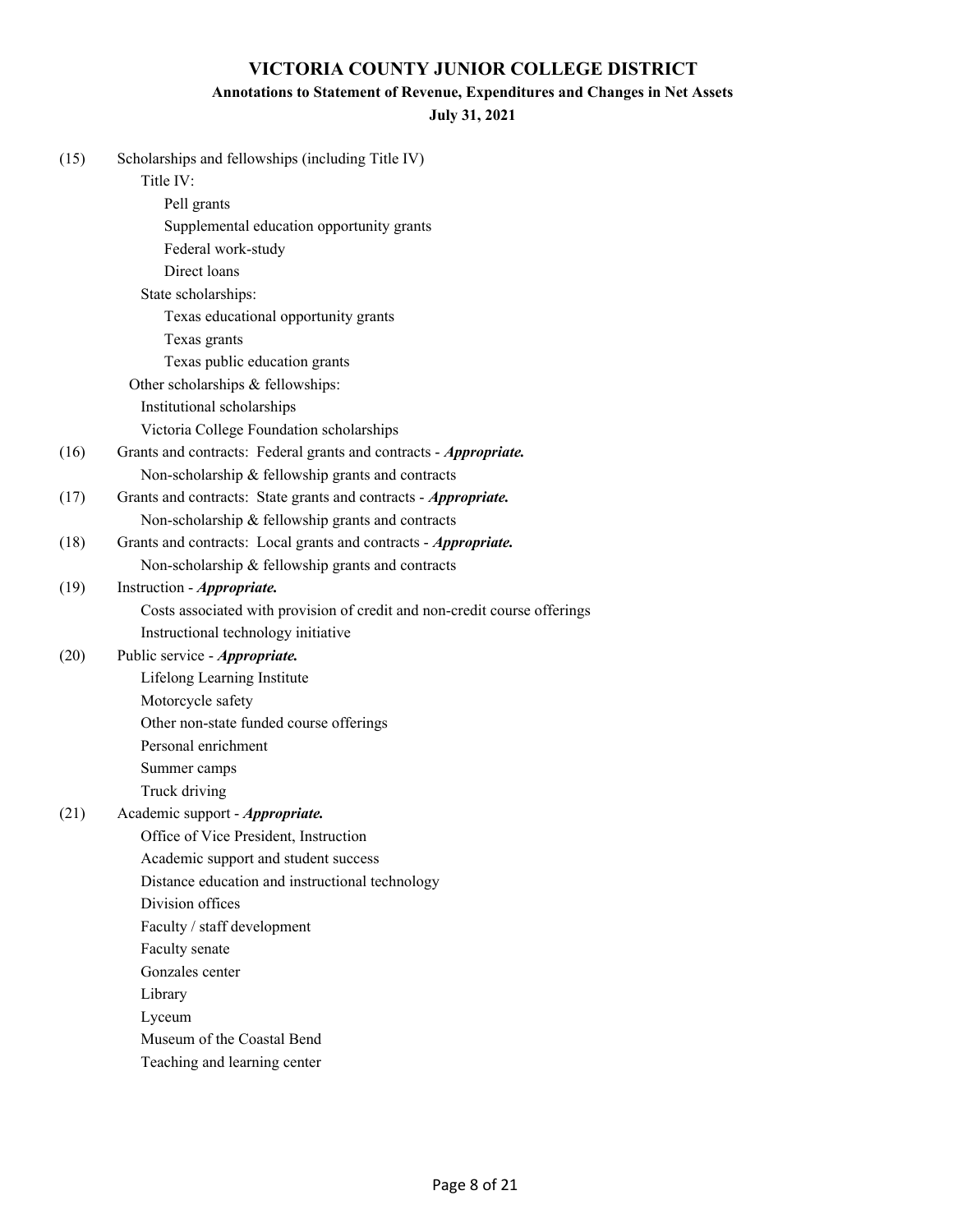#### **Annotations to Statement of Revenue, Expenditures and Changes in Net Assets**

**July 31, 2021**

(22) Student services - *Appropriate.* Office, Dean of Student Services Advising / counseling Athletics Financial aid Orientation Registrar Sports center Student life office Student recruitment Student testing and assessment Veterans services (23) Institutional support - *Appropriate.* Office of the President Governing board Office, Vice President of Administrative Services Business office / payments Campus security Central stores Central mail service Central telephone service College advancement College information systems Commencement Effectiveness, research and assessment Faculty/staff development Foundation - capital campaign Foundation advancement General institutional Governmental affairs Human resources Institutional memberships Marketing & communications Office, Director of Special Projects and Risk Management Printing and mailroom services Purchasing Quality enhancement plan Reaffirmation - SACS Sponsored research office Staff council Strategic initiatives Tax appraisal and collection fees Technology services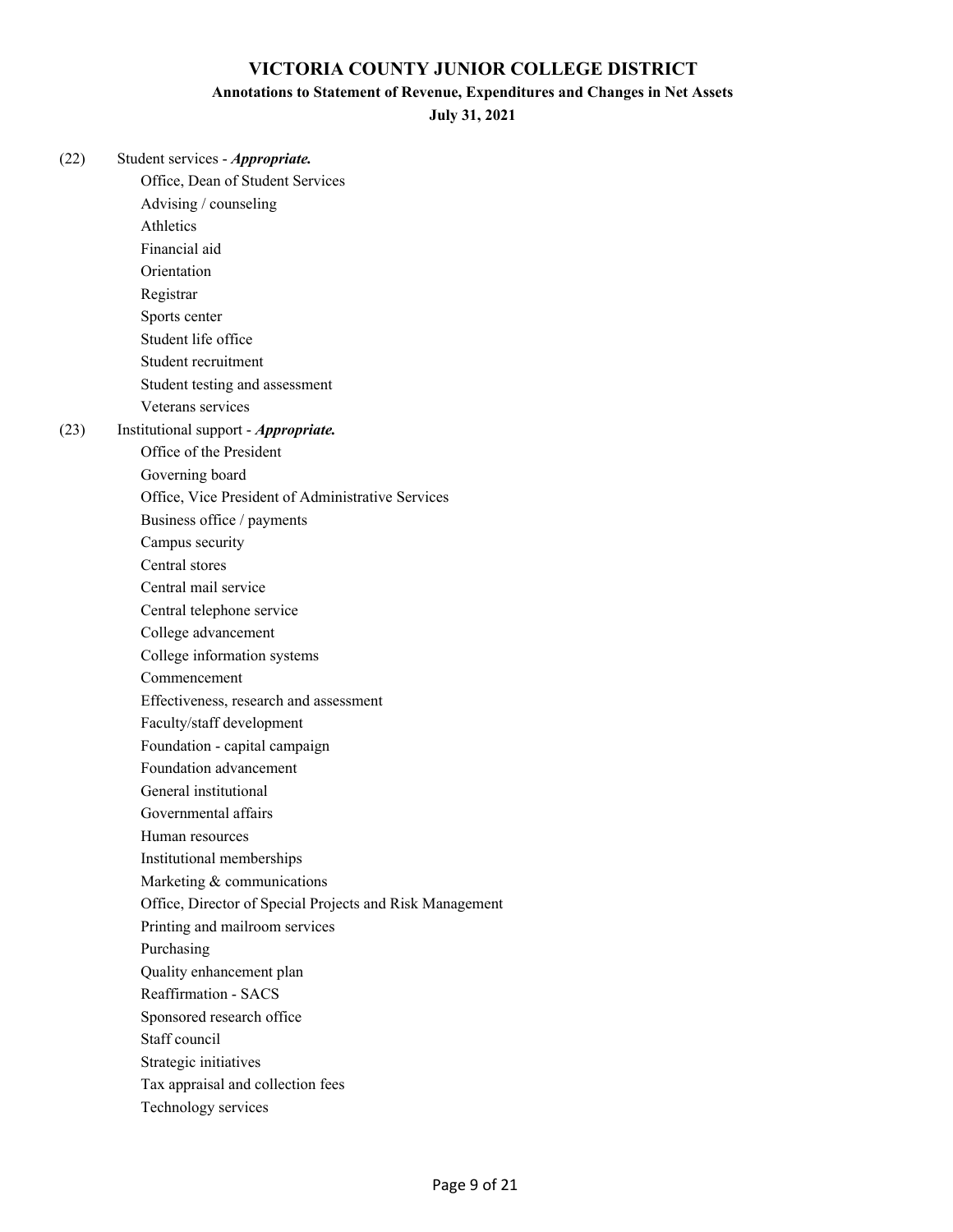### **Annotations to Statement of Revenue, Expenditures and Changes in Net Assets**

**July 31, 2021**

| (24) | Physical plant - Appropriate.                                                                                     |
|------|-------------------------------------------------------------------------------------------------------------------|
|      | Building maintenance                                                                                              |
|      | Custodial services                                                                                                |
|      | General services                                                                                                  |
|      | Grounds maintenance                                                                                               |
|      | Major repairs & renovations                                                                                       |
|      | <b>Utilities</b>                                                                                                  |
| (25) | Scholarships and fellowships                                                                                      |
|      | Institutional work-study                                                                                          |
|      | Pass through of other federal (non-Title IV) scholarships                                                         |
|      | Pass through of scholarships awarded by the foundation                                                            |
|      | Pass through of state scholarships                                                                                |
|      | Scholarships funded by auxiliary services                                                                         |
|      | Title IV                                                                                                          |
| (26) | Auxiliary enterprises - <i>Appropriate</i> .                                                                      |
|      | Expenditures associated with auxiliary enterprises enumerated at (12) above                                       |
| (27) | Staff benefits - unallocated - Appropriate. Unallocated benefits is taken to zero at FYE.                         |
|      | Health insurance not reimbursed by state                                                                          |
|      | Teacher retirement system not reimbursed by state                                                                 |
|      | Unemployment compensation                                                                                         |
|      | Workman's compensation                                                                                            |
| (28) | Debt service - Appropriate, as principal payments are due in August and interest payments are due in February and |
|      | August.                                                                                                           |

Bonded debt payments of principal and interest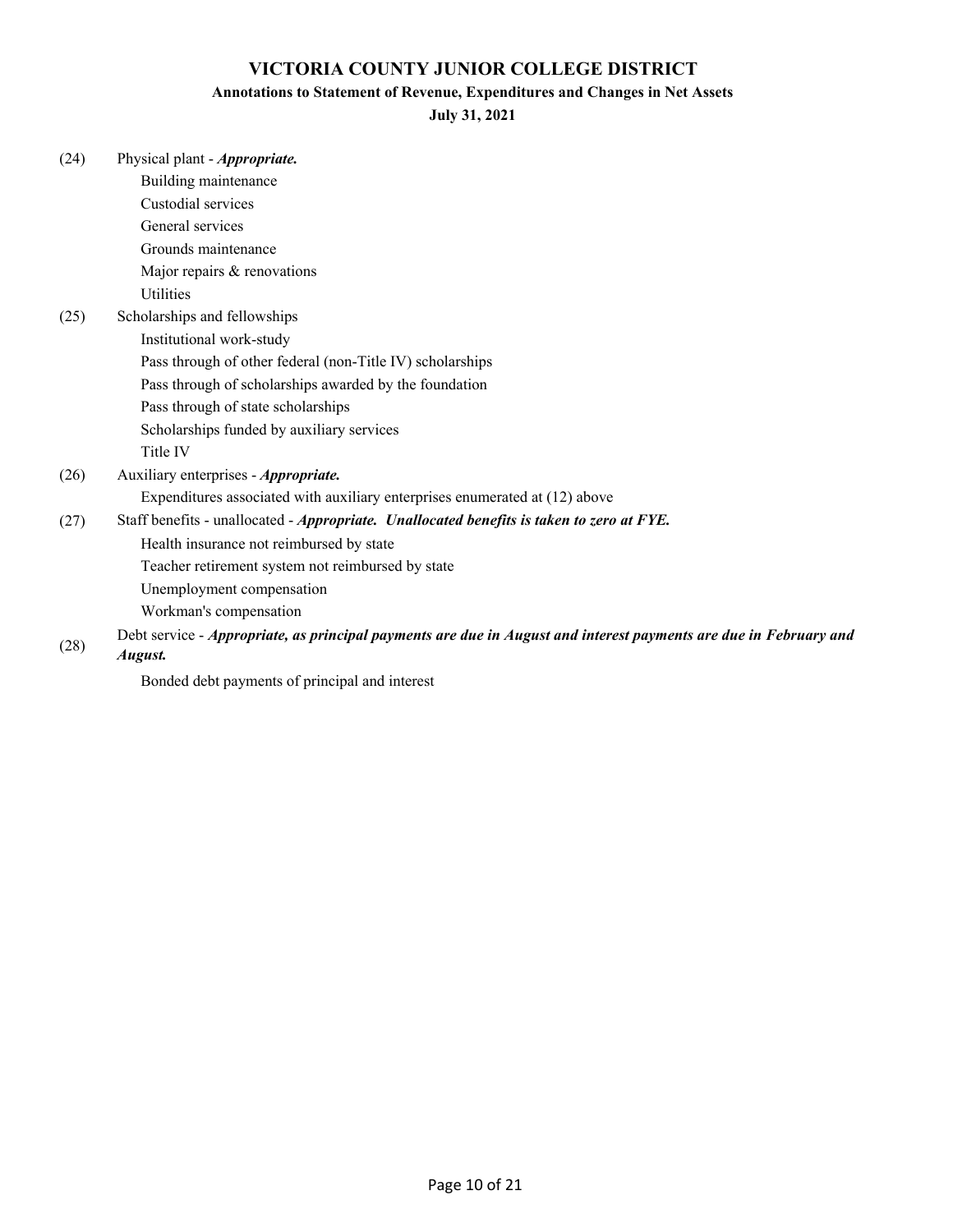### Statement of Revenues, Expenditures and Changes in Net Assets

July 31, 2021

#### Unrestricted - General

|                                            |               |                           | % Actual to   | Prior Year                | $%$ of   |  |
|--------------------------------------------|---------------|---------------------------|---------------|---------------------------|----------|--|
|                                            | Adjusted      | Actual                    | Adjusted      | Actual                    | 07/31/20 |  |
|                                            | <b>Budget</b> | $(100\%)$                 | <b>Budget</b> | 07/31/20                  | Actual   |  |
| <b>REVENUES:</b>                           |               |                           |               |                           |          |  |
| State appropriations                       | \$5,535,060   | 5,010,679.00<br>\$        | 90.53%        | 5,010,872.00<br>\$        | 100.00%  |  |
| State paid benefits                        |               |                           |               |                           |          |  |
| Health insurance                           | 1,253,802     | 1,253,802.00              | 100.00%       | 1,253,803.67              | 100.00%  |  |
| Retirement contributions                   | 447,168       | 447,166.41                | 100.00%       | 440,712.30                | 101.46%  |  |
| Ad valorem taxes:                          |               |                           |               |                           |          |  |
| Maintenance & operations                   | 12,782,206    | 12,905,488.63             | 100.96%       | 12,489,202.03             | 103.33%  |  |
| Tuition:                                   |               |                           |               |                           |          |  |
| Credit courses                             | 4,223,434     | 3,569,348.09              | 84.51%        | 4,091,740.91              | 87.23%   |  |
| Non-credit courses                         | 1,147,196     | 1,090,822.35              | 95.09%        | 867, 342. 43              | 125.77%  |  |
| <b>TPEG</b>                                | (250,000)     | (178,948.00)              | 71.58%        | (194, 165.00)             | 92.16%   |  |
| Fees:                                      |               |                           |               |                           |          |  |
| Credit courses                             | 5,018,113     | 4,536,745.10              | 90.41%        | 4,617,052.88              | 98.26%   |  |
| Exemptions & waivers:                      |               |                           |               |                           |          |  |
| Credit courses                             | (300,000)     | (204, 776.15)             | 68.26%        | (213, 752.44)             | 95.80%   |  |
| Sales & services of educational activities | 449,279       | 392,242.75                | 87.30%        | 437,004.92                | 89.76%   |  |
| Investment income                          | 270,000       | 187,873.43                | 69.58%        | 191,233.73                | 98.24%   |  |
| Other income                               | 223,350       | 1,212,721.86              | 542.97%       | 197,897.13                | 612.80%  |  |
| Grants:                                    |               |                           |               |                           |          |  |
| Local grants                               | 171,521       | 157,241.89                | 91.68%        | 245,682.98                | 64.00%   |  |
| Total                                      | 30,971,129    | 30,380,407.36             | 98.09%        | 29,434,627.54             | 103.21%  |  |
| <b>EXPENDITURES:</b>                       |               |                           |               |                           |          |  |
| Instruction                                | 11,959,756    | 9,989,603.11              | 83.53%        | 10,301,753.27             | 96.97%   |  |
| Public service                             | 260,461       | 256,234.43                | 98.38%        | 169,676.81                | 151.01%  |  |
| Academic support                           | 3,208,387     | 2,813,273.92              | 87.68%        | 2,721,841.82              | 103.36%  |  |
| Student services                           | 2,436,451     | 2,028,088.63              | 83.24%        | 2,056,494.02              | 98.62%   |  |
| Institutional support                      | 6,430,752     | 5,366,996.61              | 83.46%        | 5,546,134.25              | 96.77%   |  |
| Physical plant                             | 4,487,576     | 3,309,070.90              | 73.74%        | 3,484,860.91              | 94.96%   |  |
| Scholarships and fellowships               | 130,500       | 82,139.18                 | 62.94%        | 111,104.01                | 73.93%   |  |
| Staff benefits                             | 1,105,887     | 1,114,298.51              | 100.76%       | 1,147,305.08              | 97.12%   |  |
| Reserve for contingencies                  | 104,517       | $\sim 10^{11}$ km $^{-1}$ | $0.00\%$      | $\sim 10^{-10}$ m $^{-1}$ | $0.00\%$ |  |
| Total                                      | 30,124,287    | 24,959,705.29             | 82.86%        | 25,539,170.17             | 97.73%   |  |
| TRANSFERS AMOUNG FUNDS:                    |               |                           |               |                           |          |  |
| Transfers out                              | (442,000)     | (668, 423.52)             | 151.23%       | (645, 646.07)             | 103.53%  |  |
| Total                                      | (442,000)     | (668, 423.52)             | 151.23%       | (645, 646.07)             | 103.53%  |  |
| Net Increase (Decrease) in Net Assets      | 404,842<br>S  | 4,752,278.55<br>S.        |               | 3,249,811.30<br>S.        |          |  |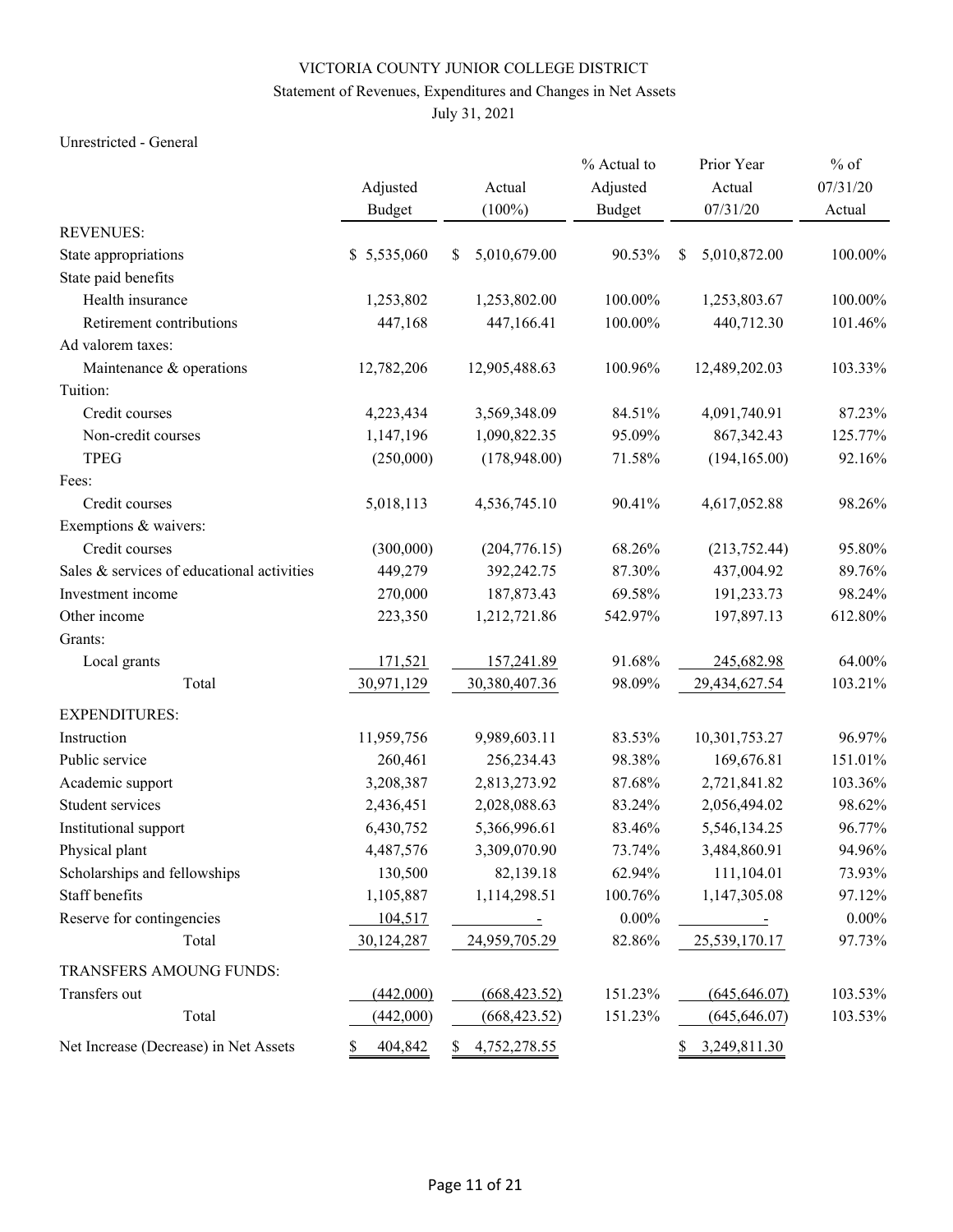### Statement of Revenues, Expenditures and Changes in Net Assets

July 31, 2021

#### Federal Restricted Funds

|                                              |                  |                | % Actual to | Prior Year         | $%$ of   |  |
|----------------------------------------------|------------------|----------------|-------------|--------------------|----------|--|
|                                              | Adjusted         | Actual         | Adjusted    | Actual             | 07/31/20 |  |
|                                              | Budget           | $(100\%)$      | Budget      | 07/31/20           | Actual   |  |
| <b>REVENUES:</b>                             |                  |                |             |                    |          |  |
| Scholarships and fellowships (with Title IV) | \$.<br>7,590,238 | \$7,590,237.73 | 100.00%     | 7,624,316.16<br>S. | 99.55%   |  |
| Federal grants                               | 6,812,371        | 6,812,371.49   | 100.00%     | 1,744,201.15       | 390.57%  |  |
| Total                                        | 14,402,609       | 14,402,609.22  | 100.00%     | 9,368,517.31       | 153.73%  |  |
| <b>EXPENDITURES:</b>                         |                  |                |             |                    |          |  |
| Instruction                                  | 879,926          | 879,925.69     | 100.00%     | 904,342.25         | 97.30%   |  |
| Academic support                             | 81,992           | 81,992.19      | 100.00%     | 35,822.05          | 228.89%  |  |
| Student services                             | 417,577          | 417,577.22     | 100.00%     | 681,251.35         | 61.30%   |  |
| Institutional support                        | 5,432,876        | 5,432,876.39   | 100.00%     | 122,785.50         | 4424.69% |  |
| Scholarships and fellowships                 | 7,590,238        | 7,590,237.73   | 100.00%     | 7,624,316.16       | 99.55%   |  |
| Total                                        | 14,402,609       | 14,402,609.22  | 100.00%     | 9,368,517.31       | 153.73%  |  |
| Net Increase (Decrease) in Net Assets        | \$               | \$             |             |                    |          |  |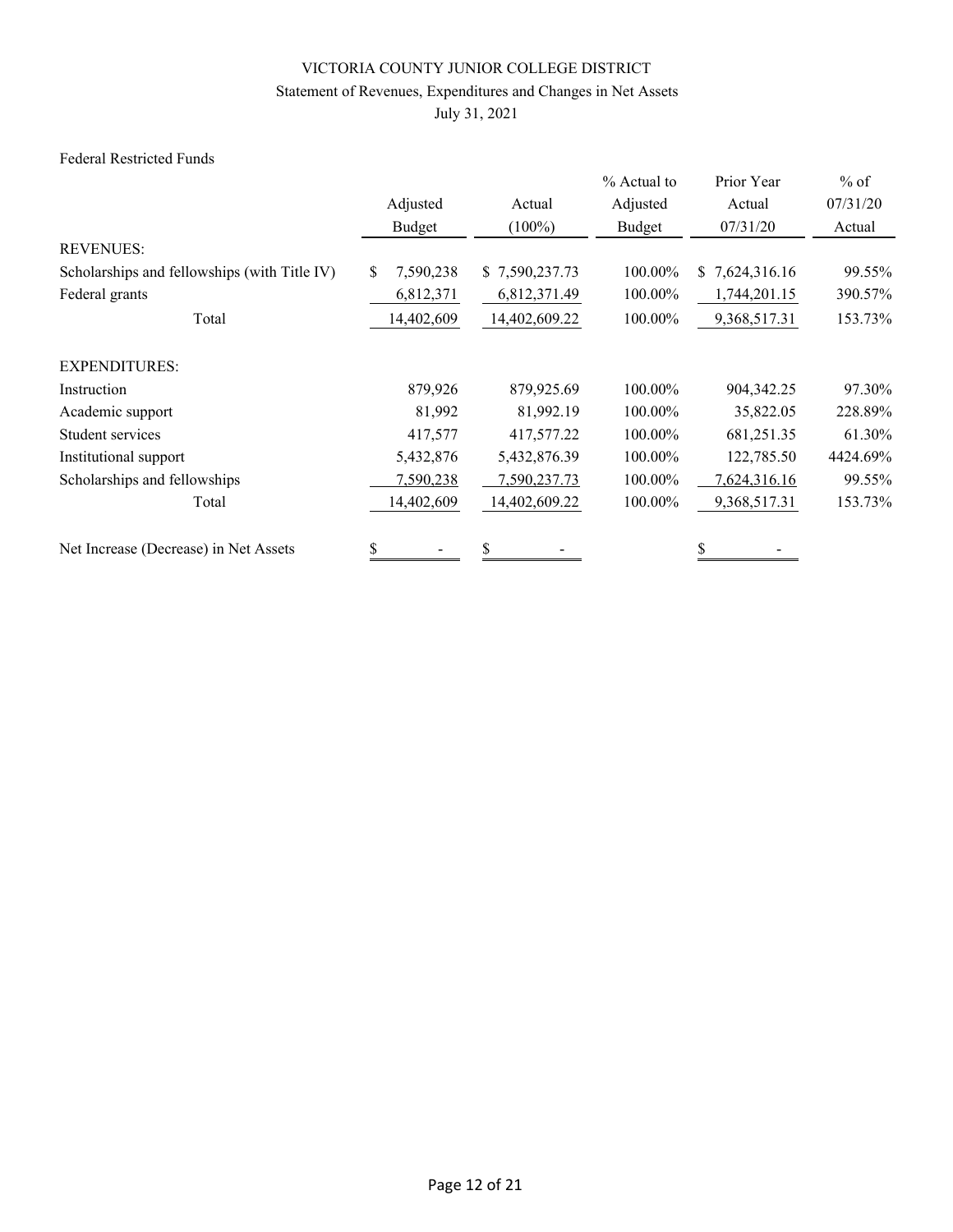### Statement of Revenues, Expenditures and Changes in Net Assets

July 31, 2021

#### State Restricted Funds

|                                       |          |             | % Actual to | Prior Year | $%$ of   |
|---------------------------------------|----------|-------------|-------------|------------|----------|
|                                       | Adjusted | Actual      | Adjusted    | Actual     | 07/31/20 |
|                                       | Budget   | $(100\%)$   | Budget      | 07/31/20   | Actual   |
| <b>REVENUES:</b>                      |          |             |             |            |          |
| Investment income                     | \$       | \$          | $0.00\%$    | \$<br>1.85 | $0.00\%$ |
| State grants                          | 320,335  | 320, 335.70 | 100.00%     | 295,743.85 | 108.32%  |
| Total                                 | 320,335  | 320, 335.70 | 100.00%     | 295,745.70 | 108.31%  |
| <b>EXPENDITURES:</b>                  |          |             |             |            |          |
| Instruction                           | 62,661   | 62,661.10   | 100.00%     | 30,420.85  | 205.98%  |
| Institutional support                 | 439      | 439.60      | 100.14%     | 165.00     | 266.42%  |
| Scholarships and fellowships          | 483,659  | 483,658.52  | 100.00%     | 468,805.92 | 103.17%  |
| Total                                 | 546,759  | 546,759.22  | 100.00%     | 499,391.77 | 109.49%  |
| <b>TRANSFERS AMOUNG FUNDS:</b>        |          |             |             |            |          |
| Transfers in                          | 226,424  | 226,423.52  | 100.00%     | 203,646.07 | 111.18%  |
| Net Increase (Decrease) in Net Assets | \$       | \$          |             | \$         |          |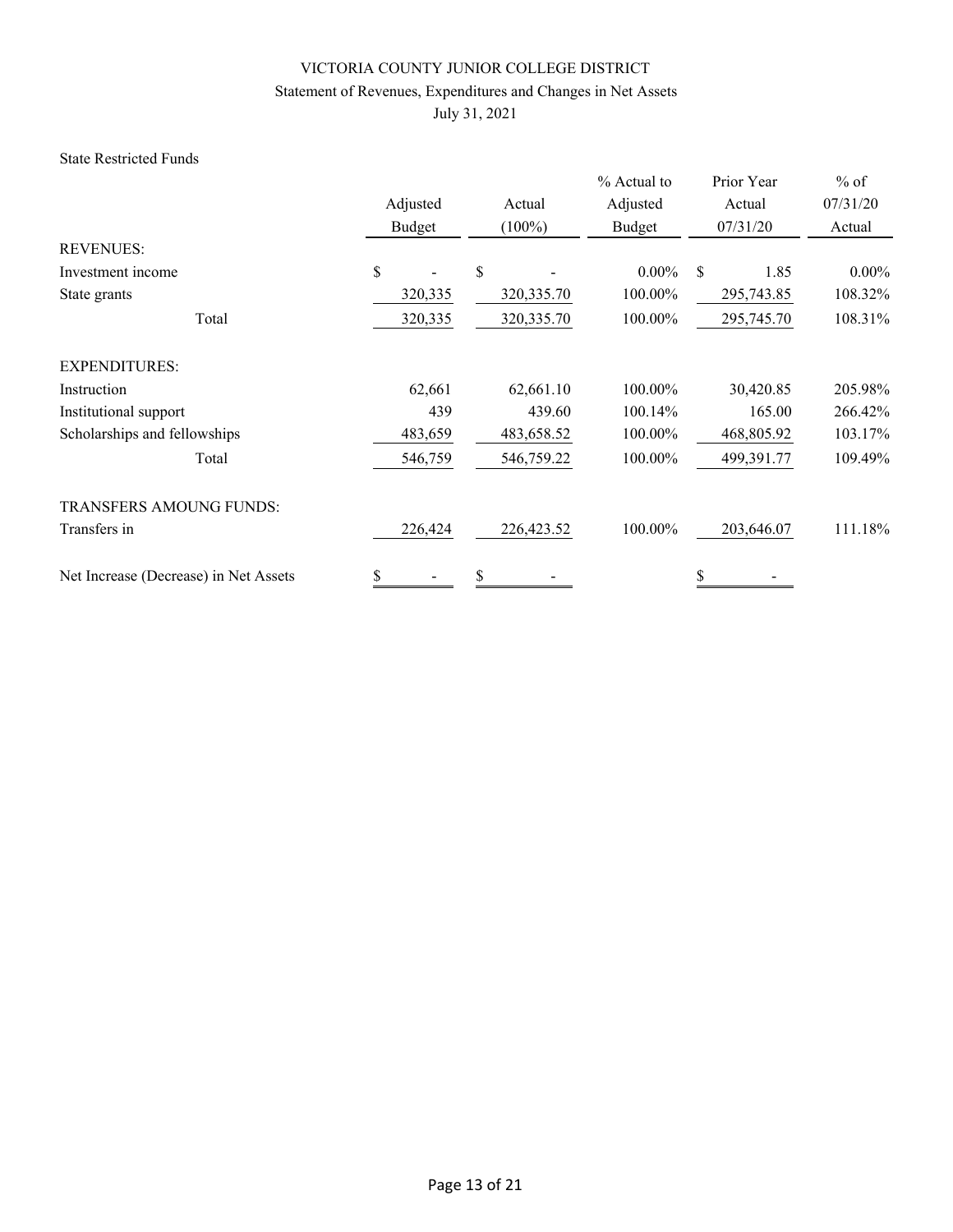### Statement of Revenues, Expenditures and Changes in Net Assets

July 31, 2021

#### Local Restricted Funds

|                                       |       | Adjusted<br>Budget | Actual<br>$(100\%)$ | % Actual to<br>Adjusted<br>Budget | Prior Year<br>Actual<br>07/31/20 | $%$ of<br>07/31/20<br>Actual |
|---------------------------------------|-------|--------------------|---------------------|-----------------------------------|----------------------------------|------------------------------|
| <b>REVENUES:</b>                      |       |                    |                     |                                   |                                  |                              |
| Local grants                          |       | \$<br>8,634        | 8,634.29            | 100.00%                           | 7,985.80                         | 108.12%                      |
|                                       | Total | 8,634              | 8,634.29            | 100.00%                           | 7,985.80                         | 108.12%                      |
| <b>EXPENDITURES:</b>                  |       |                    |                     |                                   |                                  |                              |
| Academic support                      |       | 8,634              | 8,634.29            | 100.00%                           | 7,985.80                         | 108.12%                      |
|                                       | Total | 8,634              | 8,634.29            | 100.00%                           | 7,985.80                         | 108.12%                      |
| Net Increase (Decrease) in Net Assets |       | \$                 | \$                  |                                   | \$                               |                              |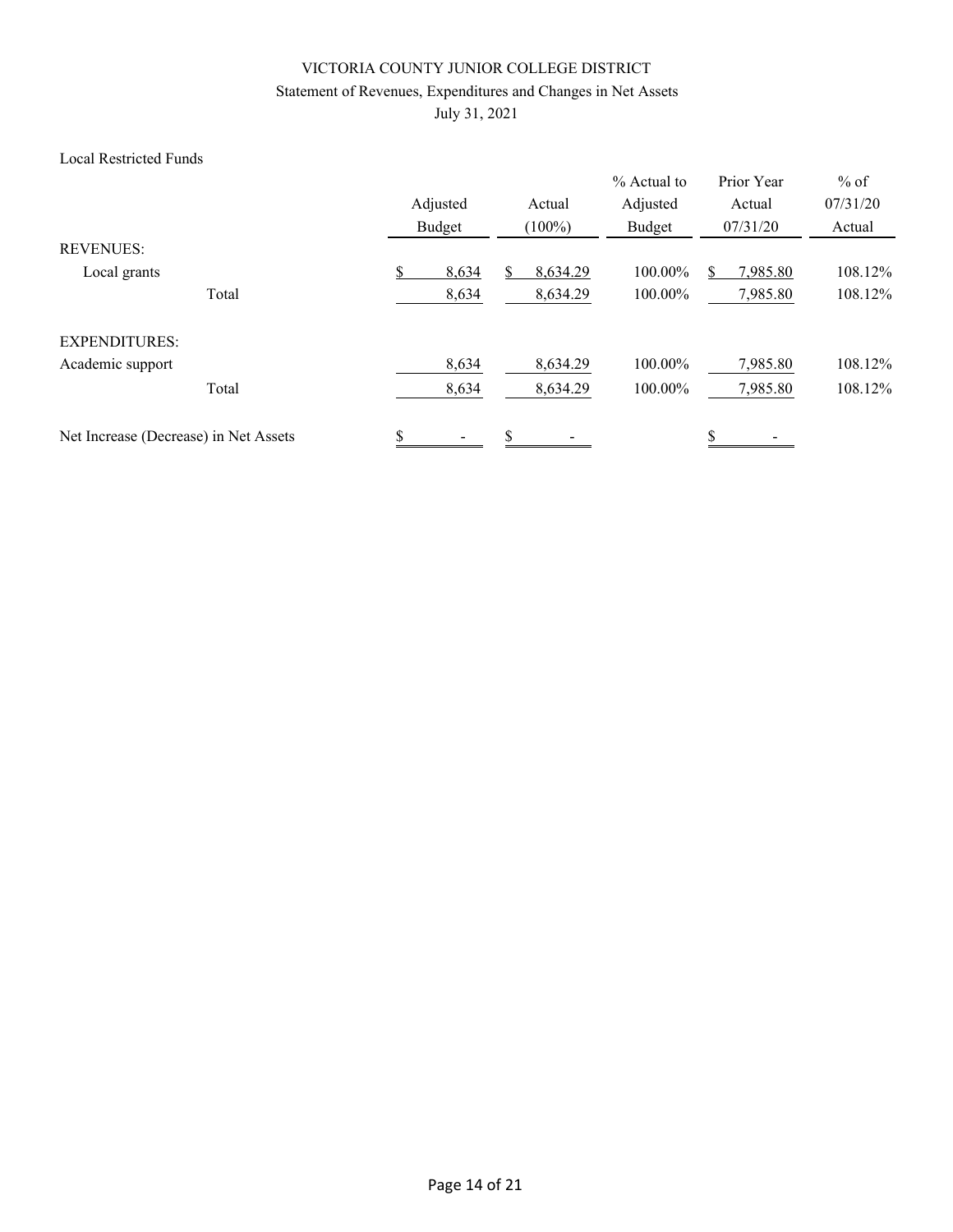### Statement of Revenues, Expenditures and Changes in Net Assets

July 31, 2021

### Auxiliary Enterprises

|                                       | Adjusted              | Actual           | % Actual to<br>Adjusted | Prior Year<br>Actual | $%$ of<br>07/31/20 |  |
|---------------------------------------|-----------------------|------------------|-------------------------|----------------------|--------------------|--|
|                                       | <b>Budget</b>         | $(100\%)$        | <b>Budget</b>           | 07/31/20             | Actual             |  |
| <b>REVENUES:</b>                      |                       |                  |                         |                      |                    |  |
| Auxiliary services                    | 2,593,500<br>\$       | \$1,344,202.88   | 51.83%                  | 1,719,104.15         | 78.19%             |  |
| Other income                          |                       | 1,159,708.99     | $0.00\%$                |                      | $0.00\%$           |  |
| Interest                              |                       | 682.17           | $0.00\%$                | 928.67               | 73.46%             |  |
| Total                                 | 2,593,500             | 2,504,594.04     | 96.57%                  | 1,720,032.82         | 145.61%            |  |
| <b>EXPENDITURES:</b>                  |                       |                  |                         |                      |                    |  |
| Salaries and wages                    | 526,018<br>477,726.35 |                  | 90.82%                  | 480,608.57           | 99.40%             |  |
| Employee benefits                     | 259,051               | 160,268.78       | 61.87%                  | 164,328.63           | 97.53%             |  |
| Allocations and departmental charges  | 192,663               | 178,710.81       | 92.76%                  | 183,344.68           | 97.47%             |  |
| Professional and contracted services  | 115,671               | 172,790.05       | 149.38%                 | 160,934.74           | 107.37%            |  |
| Advertising and public relations      | 37,200                | 14,882.05        | 40.01%                  | 13,055.50            | 113.99%            |  |
| Rental expenditures                   | 22,165                | 8,186.16         | 36.93%                  | 12,260.26            | 66.77%             |  |
| Supplies                              | 17,966                | 10,741.96        | 59.79%                  | 12,393.88            | 86.67%             |  |
| Training and conference fees          | 6,600                 | 514.53           | 7.80%                   | 1,597.76             | 32.20%             |  |
| Travel                                | 4,500                 | 507.44           | 11.28%                  | 1,191.02             | 42.61%             |  |
| Other operating expenditures          | 295,930               | 219,792.87       | 74.27%                  | 225,779.44           | 97.35%             |  |
| Scholarships and fellowships          | 45,000                | 37,527.45        | 83.39%                  | 42,340.00            | 88.63%             |  |
| Auxiliary enterprises                 | 1,465,880             | 1,041,043.15     | 71.02%                  | 1,180,355.11         | 88.20%             |  |
| Capital outlay                        | 9,698                 | 7,463.93         | 76.96%                  | 2,013.99             | 370.60%            |  |
| Total                                 | 2,998,342             | 2,330,155.53     | 77.71%                  | 2,480,203.58         | 93.95%             |  |
| TRANSFERS AMOUNG FUNDS:               |                       |                  |                         |                      |                    |  |
| Transfers in                          |                       |                  | $0.00\%$                |                      | $0.00\%$           |  |
| Total                                 |                       |                  | $0.00\%$                |                      | $0.00\%$           |  |
| Net Increase (Decrease) in Net Assets | \$<br>(404, 842)      | 174,438.51<br>\$ |                         | (760, 170.76)<br>\$  |                    |  |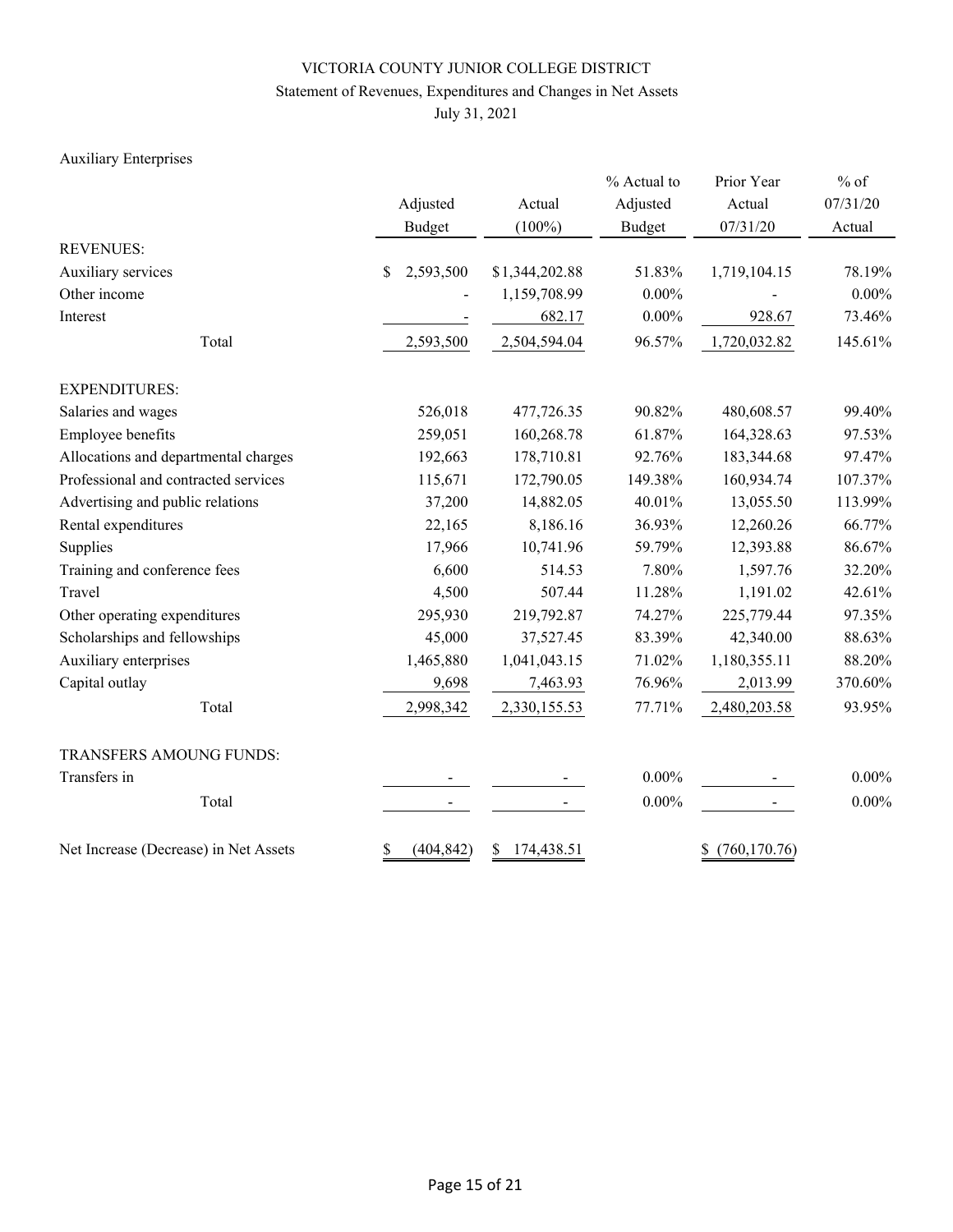### Statement of Revenues, Expenditures and Changes in Net Assets

July 31, 2021

#### Debt Service

|                                       |             |                | $%$ Actual to | Prior Year     | $%$ of              |  |
|---------------------------------------|-------------|----------------|---------------|----------------|---------------------|--|
|                                       | Adjusted    | Actual         | Adjusted      | Actual         | 07/31/20            |  |
|                                       | Budget      | $(100\%)$      | Budget        | 07/31/20       | Actual              |  |
| <b>REVENUES:</b>                      |             |                |               |                |                     |  |
| Ad valorem taxes:                     | \$2,625,638 | \$2,676,442.56 | 101.93%       | \$2,629,912.66 | 101.77%             |  |
| Investment income                     |             |                | $0.00\%$      | 1.85           | $0.00\%$<br>101.77% |  |
| Total                                 | 2,625,638   | 2,676,442.56   | 101.93%       | 2,629,914.51   |                     |  |
| <b>EXPENDITURES:</b>                  |             |                |               |                |                     |  |
| Retirement of principal               | 1,910,000   |                | $0.00\%$      |                | $0.00\%$            |  |
| Interest                              | 715,638     | 357,818.75     | 50.00%        | 390,068.75     | 91.73%              |  |
| Total                                 | 2,625,638   | 357,818.75     | 13.63%        | 390,068.75     | 91.73%              |  |
| Net Increase (Decrease) in Net Assets | \$          | \$2,318,623.81 |               | \$2,239,845.76 |                     |  |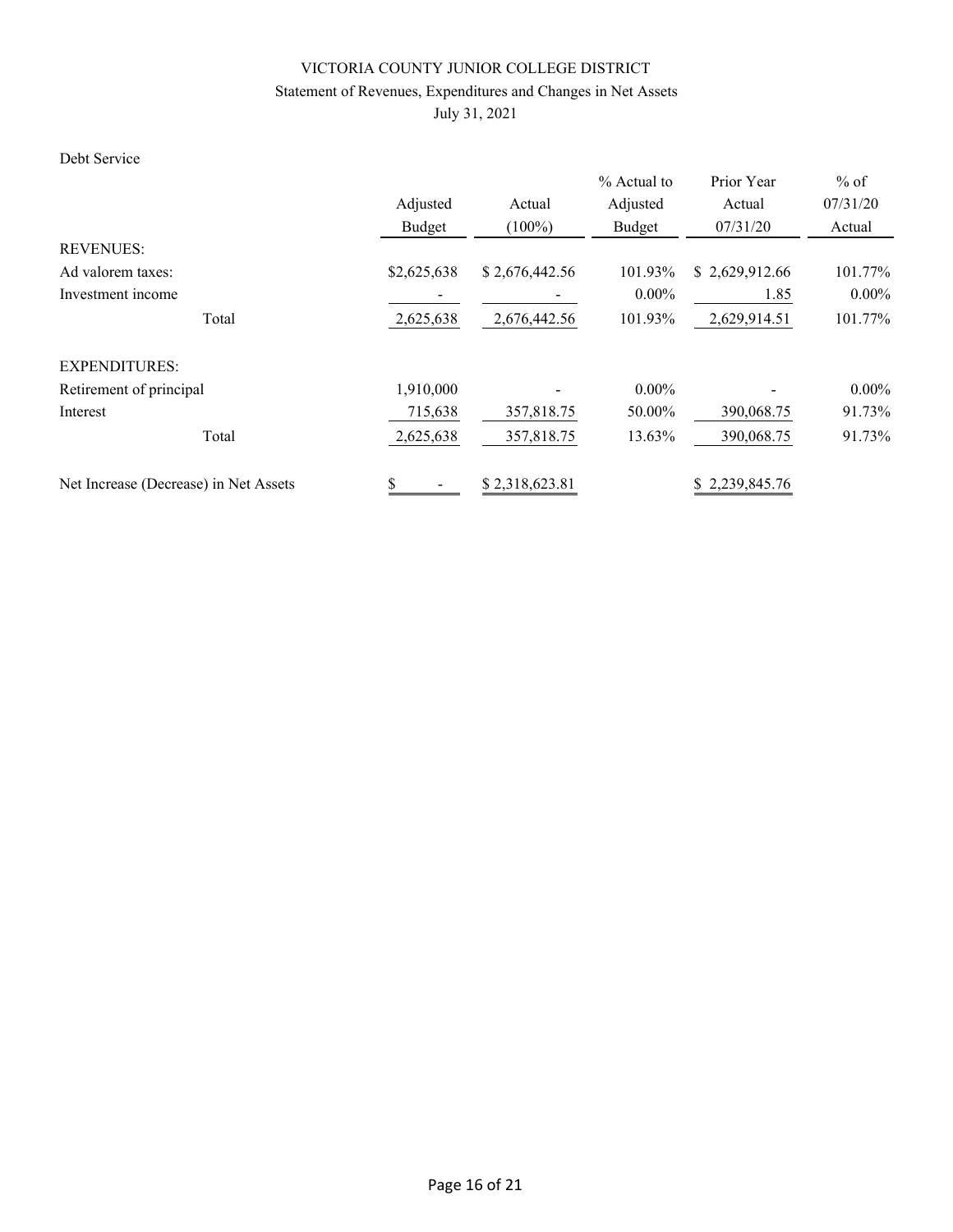### Budget Adjustments

# July 31, 2021

#### Unrestricted - General

|                                            |    | Adopted       |             | <b>Current Month</b><br>Budget |    | Cumulative<br>Budget |    | Adjusted      |
|--------------------------------------------|----|---------------|-------------|--------------------------------|----|----------------------|----|---------------|
|                                            |    | <b>Budget</b> | Adjustments |                                |    | Adjustments          |    | <b>Budget</b> |
| <b>REVENUES:</b>                           |    |               |             |                                |    |                      |    |               |
| State appropriations                       | \$ | 5,535,060     | $\$$        |                                | \$ |                      | \$ | 5,535,060     |
| State paid benefits                        |    |               |             |                                |    |                      |    |               |
| Health insurance                           |    |               |             | 113,982                        |    | 1,253,802            |    | 1,253,802     |
| Retirement contributions                   |    |               |             | 40,624                         |    | 447,168              |    | 447,168       |
| Ad valorem taxes:                          |    |               |             |                                |    |                      |    |               |
| Maintenance & operations                   |    | 12,782,206    |             |                                |    |                      |    | 12,782,206    |
| Tuition:                                   |    |               |             |                                |    |                      |    |               |
| Credit courses                             |    | 4,223,434     |             |                                |    |                      |    | 4,223,434     |
| Non-credit courses                         |    | 1,147,196     |             |                                |    |                      |    | 1,147,196     |
| <b>TPEG</b>                                |    | (250,000)     |             |                                |    |                      |    | (250,000)     |
| Fees:                                      |    |               |             |                                |    |                      |    |               |
| Credit courses                             |    | 5,018,113     |             |                                |    |                      |    | 5,018,113     |
| Exemptions & waivers:                      |    |               |             |                                |    |                      |    |               |
| Credit courses                             |    | (300,000)     |             |                                |    |                      |    | (300,000)     |
| Sales & services of educational activities |    | 449,279       |             |                                |    |                      |    | 449,279       |
| Investment income                          |    | 270,000       |             |                                |    |                      |    | 270,000       |
| Other income                               |    | 223,350       |             |                                |    |                      |    | 223,350       |
| Grants:                                    |    |               |             |                                |    |                      |    |               |
| Local grants                               |    | 98,997        |             | 2,527                          |    | 72,524               |    | 171,521       |
| Total                                      |    | 29,197,635    |             | 157,133                        |    | 1,773,494            |    | 30,971,129    |
| <b>EXPENDITURES:</b>                       |    |               |             |                                |    |                      |    |               |
| Instruction                                |    | 9,836,921     |             | 56,183                         |    | 2,122,835            |    | 11,959,756    |
| Public service                             |    | 246,841       |             | 10                             |    | 13,620               |    | 260,461       |
| Academic support                           |    | 2,479,288     |             | 12,760                         |    | 729,099              |    | 3,208,387     |
| Student services                           |    | 1,913,276     |             | 13,359                         |    | 523,175              |    | 2,436,451     |
| Institutional support                      |    | 5,429,533     |             | 26,270                         |    | 1,001,219            |    | 6,430,752     |
| Physical plant                             |    | 3,648,521     |             | $\blacksquare$                 |    | 839,055              |    | 4,487,576     |
| Scholarships and fellowships               |    | 130,500       |             |                                |    |                      |    | 130,500       |
| Staff benefits                             |    | 4,800,279     |             | 47,360                         |    | (3,694,392)          |    | 1,105,887     |
| Reserve for contingencies                  |    | 104,517       |             |                                |    |                      |    | 104,517       |
| Total                                      |    | 28,589,676    |             | 155,942                        |    | 1,534,611            |    | 30,124,287    |
| TRANSFERS AMOUNG FUNDS:                    |    |               |             |                                |    |                      |    |               |
| Transfers in                               |    |               |             |                                |    |                      |    |               |
| Transfers out                              |    | (442,000)     |             |                                |    |                      |    | (442,000)     |
| Total                                      |    | (442,000)     |             |                                |    |                      |    | (442,000)     |
| Net Increase (Decrease) in Net Assets      |    | 165,959       | \$          | 1,191                          | S. | 238,883              | S. | 404,842       |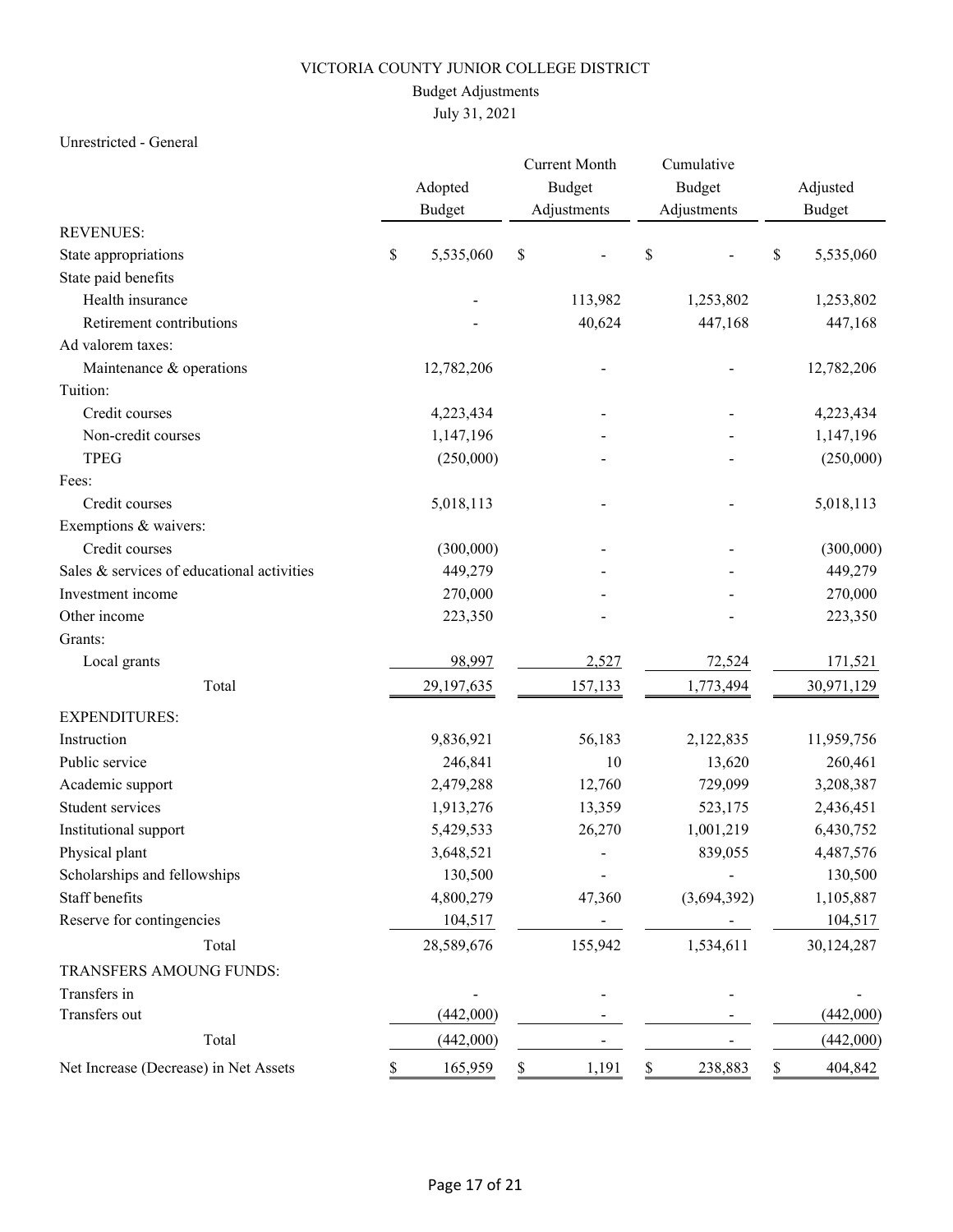### Budget Adjustments

July 31, 2021

### Auxiliary Enterprises

|                                                                                                 |        | Adopted<br><b>Budget</b> |    | <b>Current Month</b><br><b>Budget</b><br>Adjustments |    | Cumulative<br><b>Budget</b><br>Adjustments |         | Adjusted<br><b>Budget</b> |  |
|-------------------------------------------------------------------------------------------------|--------|--------------------------|----|------------------------------------------------------|----|--------------------------------------------|---------|---------------------------|--|
| <b>REVENUES:</b>                                                                                |        |                          |    |                                                      |    |                                            |         |                           |  |
| Auxiliary services                                                                              | \$     | 2,593,500                | \$ |                                                      | \$ |                                            | \$      | 2,593,500                 |  |
| Total                                                                                           |        | 2,593,500                |    |                                                      |    |                                            |         | 2,593,500                 |  |
| <b>EXPENDITURES:</b>                                                                            |        |                          |    |                                                      |    |                                            |         |                           |  |
| Salaries and wages                                                                              |        | 526,018                  |    |                                                      |    |                                            |         | 526,018                   |  |
| Employee benefits                                                                               |        | 25,557                   |    |                                                      |    | 233,494                                    | 259,051 |                           |  |
| Allocations and departmental charges                                                            |        | 192,663                  |    |                                                      |    |                                            |         | 192,663                   |  |
| Professional and contracted services                                                            |        | 115,671                  |    |                                                      |    |                                            |         | 115,671                   |  |
| Advertising and public relations                                                                | 37,200 |                          |    |                                                      |    |                                            |         | 37,200                    |  |
| Rental expenditures                                                                             |        | 22,165                   |    |                                                      |    |                                            |         | 22,165                    |  |
| Supplies                                                                                        |        | 16,775                   |    | 1,191                                                |    | 1,191                                      |         | 17,966                    |  |
| Training and conference fees                                                                    |        | 6,600                    |    |                                                      |    |                                            |         | 6,600                     |  |
| Travel                                                                                          |        | 4,500                    |    |                                                      |    |                                            |         | 4,500                     |  |
| Other operating expenditures                                                                    |        | 295,930                  |    |                                                      |    |                                            |         | 295,930                   |  |
| Scholarships and fellowships                                                                    |        | 45,000                   |    |                                                      |    |                                            |         | 45,000                    |  |
| Auxiliary enterprises                                                                           |        | 1,465,880                |    |                                                      |    |                                            |         | 1,465,880                 |  |
| Capital outlay                                                                                  |        | 5,500                    |    |                                                      |    | 4,198                                      |         | 9,698                     |  |
| Total                                                                                           |        | 2,759,459                |    | 1,191                                                |    | 238,883                                    |         | 2,998,342                 |  |
| TRANSFERS AMOUNG FUNDS:<br>Transfers in                                                         |        |                          |    |                                                      |    |                                            |         |                           |  |
| Total                                                                                           |        |                          |    |                                                      |    |                                            |         |                           |  |
| Net Increase (Decrease) in Net Assets                                                           | \$     | (165, 959)               | \$ | (1,191)                                              | \$ | (238, 883)                                 | \$      | (404, 842)                |  |
| Unrestricted - General and Auxiliary Enterprises<br>Total Net Increase (Decrease) in Net Assets | \$     |                          | \$ |                                                      | \$ |                                            | \$      |                           |  |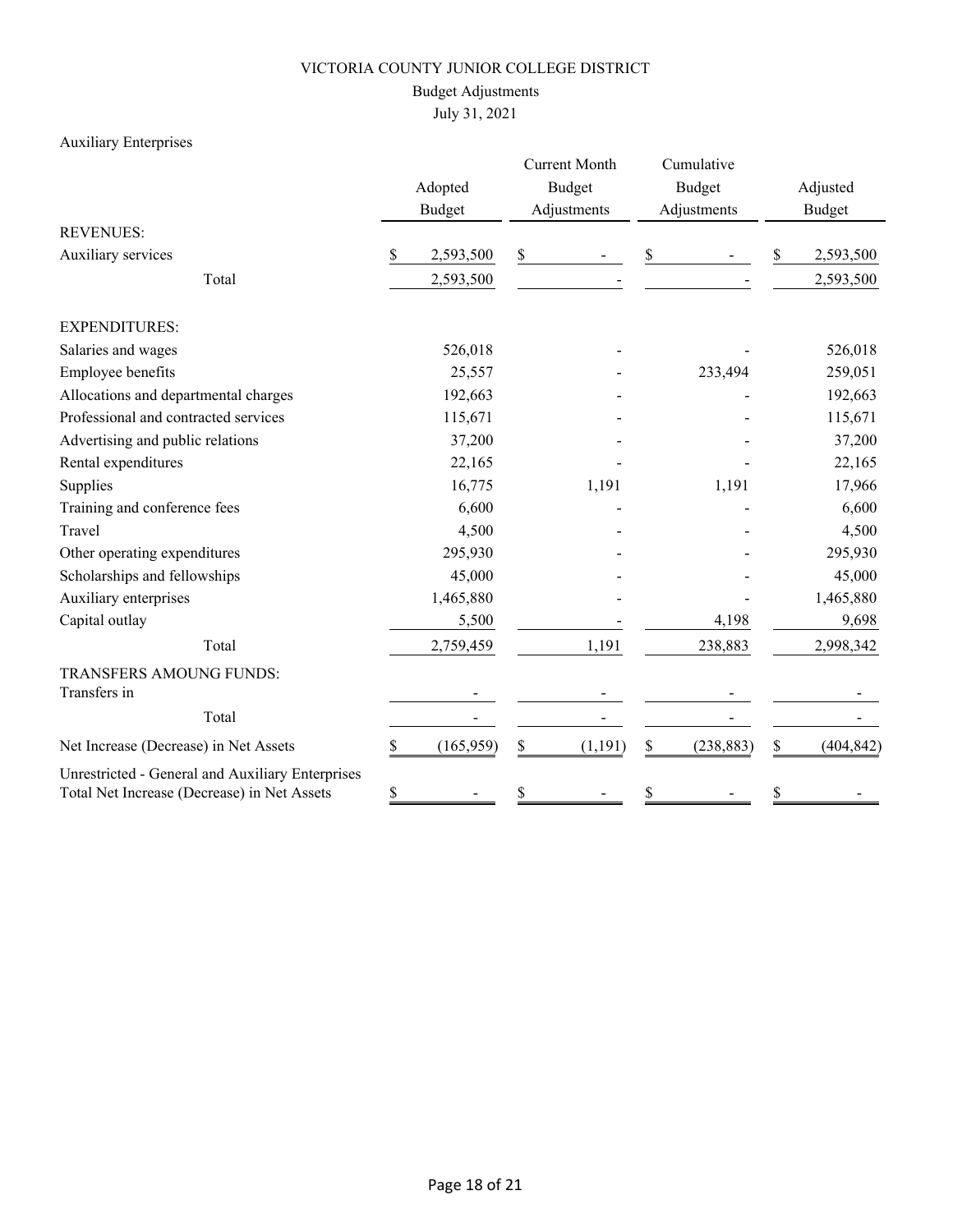#### VICTORIA COUNTY JUNIOR COLLEGE DISTRICT Gonzales Center Expansion July 31, 2021

#### **Resources**

|                                           | July 31, 2021 |                   |                 | Project-to-Date |                       |        |             |         |
|-------------------------------------------|---------------|-------------------|-----------------|-----------------|-----------------------|--------|-------------|---------|
| Gifts & Grants                            |               |                   | J               | 1,115.54        |                       |        |             |         |
| <b>Interest From Investments - Grants</b> |               | 1.25              |                 | 41.19           |                       |        |             |         |
| <b>Total Resources</b>                    |               | 1.25              | S               | 1,156.73        |                       |        |             |         |
|                                           |               | Resources Applied |                 |                 |                       |        |             |         |
|                                           |               |                   |                 |                 |                       |        |             | Balance |
|                                           |               | July 31, 2021     | Project-to-Date |                 | <b>Total Contract</b> |        | On Contract |         |
| Gonzales Center Expansion                 |               |                   |                 |                 |                       |        |             |         |
| Postage                                   | \$            |                   | \$              | 0.50            | \$                    | 0.50   | S           |         |
| Supplies                                  |               |                   |                 | 220.00          |                       | 220.00 |             |         |
|                                           |               |                   |                 | 220.50          | S                     | 220.50 | S           |         |
| Net Resources Available                   |               |                   |                 | 936.23          |                       |        |             |         |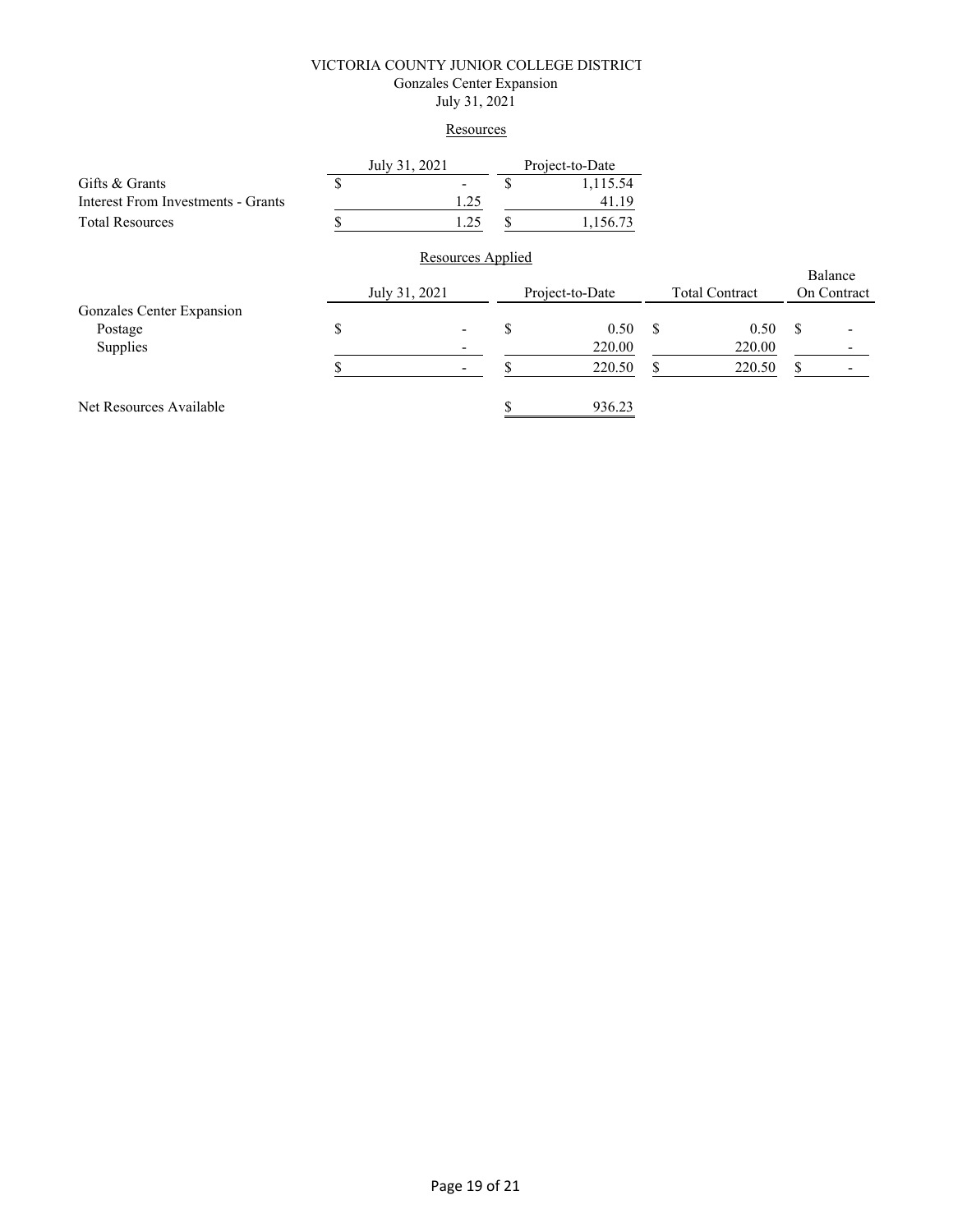#### Projects Fund July 31, 2021

# **Resources**

|                                                                                                      | July 31, 2021   |    | Project-to-Date |
|------------------------------------------------------------------------------------------------------|-----------------|----|-----------------|
| Gifts & Grants                                                                                       | \$              | \$ | 898,092.64      |
| Interest From Investments - Gifts &<br>Grants                                                        | 1,015.80        |    | 31,404.07       |
| Gifts $&$ Grants - Designated for<br>Comprehensive Student Center                                    |                 |    | 6,000,000.00    |
| Interest - Gifts & Grants Designated for<br>Comprehensive Student Center                             | 7,366.90        |    | 49,743.19       |
| Transfer In - Designated for<br>Comprehensive Student Center                                         |                 |    | 1,092,987.00    |
| Interest - Designated Funds for<br>Comprehensive Student Center                                      | 1,449.35        |    | 41,165.31       |
| Transfer In - Designated for Wood<br>Building (Matching Funds)                                       |                 |    | 950,000.00      |
| Interest - Designated Funds for Wood<br><b>Building</b>                                              | 1,017.02        |    | 37,545.10       |
| Transfer In - Designated for Facilities<br>Master Plan<br>Interest - Designated Funds for Facilities |                 |    | 884,000.00      |
| Master Plan                                                                                          | 882.89          |    | 12,684.02       |
| <b>Total Resources</b>                                                                               | \$<br>11,731.96 | \$ | 9,997,621.33    |

### Resources Applied

|                                                                         |               | <i>reported inputed</i> |                 |                      |                       |                      |                        |  |
|-------------------------------------------------------------------------|---------------|-------------------------|-----------------|----------------------|-----------------------|----------------------|------------------------|--|
|                                                                         | July 31, 2021 |                         | Project-to-Date |                      | <b>Total Contract</b> |                      | Balance<br>On Contract |  |
| Comprehensive Student Center<br>Postage<br>Architect & Engineering Fees | \$            |                         | \$              | 0.51<br>444, 468. 73 | \$                    | 0.51<br>444, 468. 73 | \$                     |  |
| Comprehensive Student Center                                            | \$            |                         | \$              | 444,469.24           | \$                    | 444,469.24           | \$                     |  |
| Fine Arts Renovation                                                    | \$            |                         | \$              |                      | \$                    |                      | \$                     |  |
| Museum Expansion                                                        |               |                         |                 |                      |                       |                      |                        |  |
| Architect & Engineering Fees                                            | \$            |                         | \$              | 127.50               | \$                    | 127.50               | \$                     |  |
| Museum Expansion                                                        | \$            |                         | \$              | 127.50               | \$                    | 127.50               | \$                     |  |
| <b>Welder Center Annex</b>                                              |               |                         |                 |                      |                       |                      |                        |  |
| Architect & Engineering Fees                                            | S             |                         | \$              | 7,250.80             | \$                    | 7,250.80             | \$                     |  |
| <b>Welder Center Annex</b>                                              | \$            |                         | \$              | 7,250.80             | \$                    | 7,250.80             | \$                     |  |
| Wood Building Renovation                                                |               |                         |                 |                      |                       |                      |                        |  |
| Postage                                                                 | \$            |                         | \$              | 48.57                | \$                    | 48.57                | \$                     |  |
| Legal Fees                                                              |               |                         |                 | 9.40                 |                       | 9.40                 |                        |  |
| Supplies                                                                |               |                         |                 | 3,014.52             |                       | 3,014.52             |                        |  |
| Architect & Engineering Fees                                            |               |                         |                 | 118,545.91           |                       | 118,545.91           |                        |  |
| <b>Consulting Services</b>                                              |               |                         |                 | 1,921.08             |                       | 1,921.08             |                        |  |
| Equipment $\leq$ \$5,000 Unit Cost                                      |               |                         |                 | 59,501.48            |                       | 59,501.48            |                        |  |
| Wood Building Renovation                                                | \$            |                         | \$              | 183,040.96           | \$                    | 183,040.96           | \$                     |  |